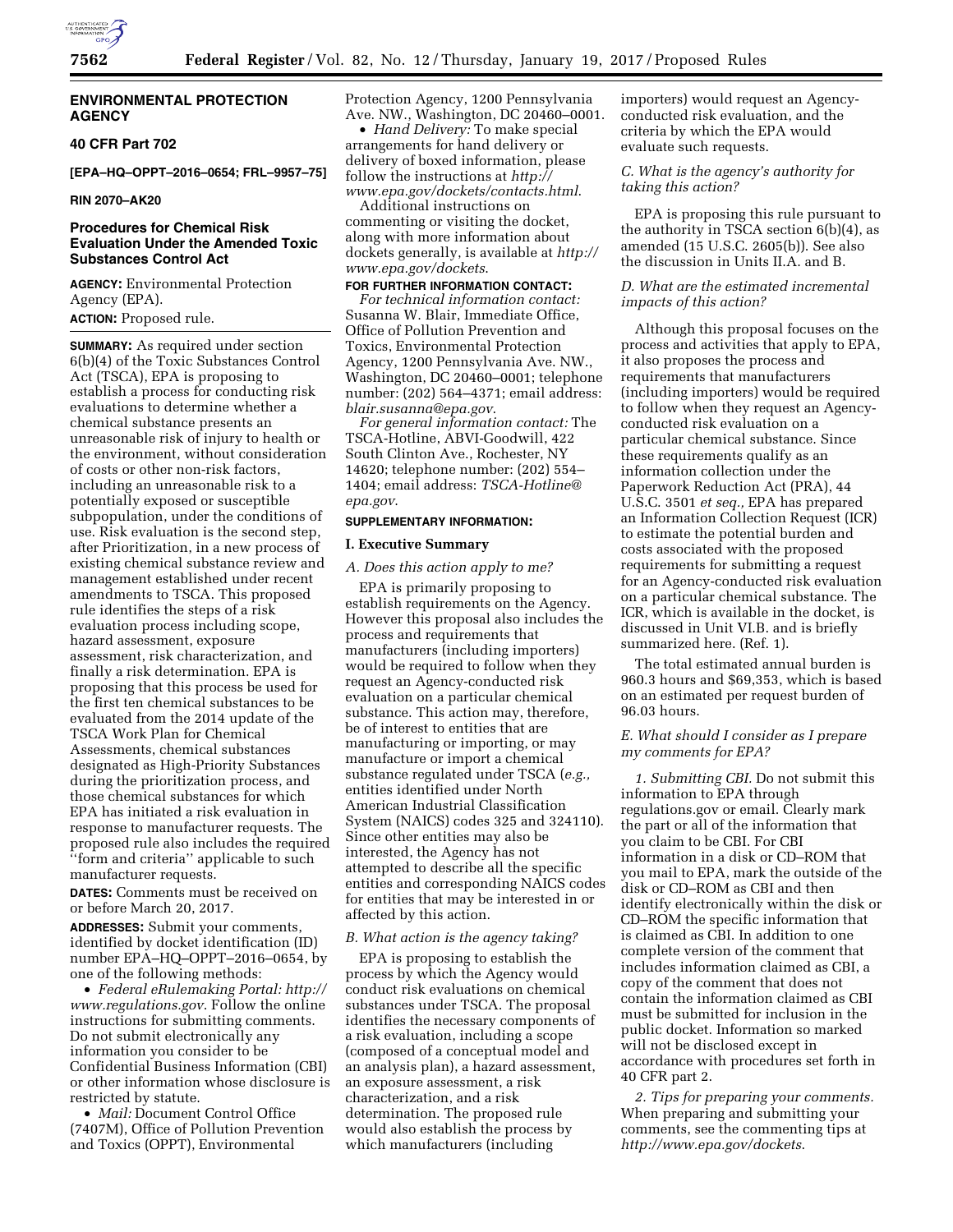# **II. Background**

# *A. Recent Amendments to TSCA*

On June 22, 2016, the President signed into law the ''Frank R. Lautenberg Chemical Safety for the 21st Century Act,'' which imposed sweeping reforms to TSCA. The bill received broad bipartisan support in the U.S. House of Representatives and Senate, and its passage was heralded as the most significant update to an environmental law in over 20 years. The amendments give EPA improved authority to take actions to protect people and the environment from the effects of dangerous chemical substances. Additional information on the new law is available on EPA's Web site at: *[https://www.epa.gov/assessing](https://www.epa.gov/assessing-and-managing-chemicals-under-tsca/frank-r-lautenberg-chemical-safety-21st-century-act)and-managing-chemicals-under-tsca/ [frank-r-lautenberg-chemical-safety-21st](https://www.epa.gov/assessing-and-managing-chemicals-under-tsca/frank-r-lautenberg-chemical-safety-21st-century-act)[century-act](https://www.epa.gov/assessing-and-managing-chemicals-under-tsca/frank-r-lautenberg-chemical-safety-21st-century-act)*.

When TSCA was originally enacted in 1976, it established an EPAadministered health and safety review process for new chemical substances prior to allowing their entry into the marketplace. However, tens of thousands of chemical substances in existence at that time were ''grandfathered in'' with no requirement for EPA to ever evaluate their risks to health or the environment. The absence of a review requirement or deadlines for action, coupled with a burdensome statutory standard for taking risk management action on existing chemical substances, resulted in very few chemical substances ever being assessed for safety by EPA, and even fewer subject to restrictions to address identified risks.

One of the key features of the new law is the requirement that EPA now systematically prioritize and assess existing chemicals, and manage identified risks. Through a combination of new authorities, a risk-based safety standard, deadlines for action, and minimum throughput requirements, TSCA effectively creates a ''pipeline'' by which EPA will conduct existing chemicals review and management. This new pipeline—from prioritization to risk evaluation to risk management (when warranted)—is intended to drive steady forward progress on the backlog of existing chemical substances left largely unaddressed by the original law. Risk evaluation is the second step of this process, after prioritization, which is being addressed in a separate rulemaking.

## *B. Statutory Requirements for Risk Evaluation*

TSCA section 6(b)(4) requires EPA to establish, by rule, a process to conduct

risk evaluations. Specifically, EPA is directed to use this process to ''determine whether a chemical substance presents an unreasonable risk of injury to health or the environment, without consideration of costs or other non-risk factors, including an unreasonable risk to a potentially exposed or susceptible subpopulation identified as relevant to the risk evaluation by the Administrator under the conditions of use.'' (15 U.S.C. 2605(b)(4)(A)). TSCA sections 6(b)(4)(A) through (H) enumerate the deadlines and minimum requirements applicable to this process, including provisions that direct which chemical substances must undergo evaluation, the development of criteria for manufacturer-requested evaluations, the minimum components of an Agency risk evaluation, and the timelines for public comment and ultimate completion of the risk evaluation.

*1. Chemical substances to undergo risk evaluation.* TSCA section 6(b) identifies the chemical substances that are subject to this process; these are: (1) Ten chemical substances the Agency is required to identify from the 2014 update to the TSCA Work Plan within the first 180 calendar days after the signing of TSCA (15 U.S.C. 2605(b)(2)); (2) the chemical substances determined as High-Priority Substances through the prioritization process that is being proposed in a separate rulemaking; and (3) requested chemicals submitted by manufacturers that have met the criteria for EPA to conduct a risk evaluation as outlined by this rule. Assuming a sufficient number of requests that have met the criteria outlined in this proposed rule are received, subsection (E) specifies that the number of manufacturer-requested evaluations be 25 to 50 percent of the number of ''High Priority'' risk evaluations ongoing at any one time. Since the number of manufacturer-requested evaluations is expressed as a percentage of the number of High-Priority Substance evaluations, not as a percentage of the total, the number of manufacturer-requested evaluations will likely comprise between 1/5 and 1/3 of the number of total ongoing evaluations, assuming a sufficient number of compliant requests are received. Any manufacturer requested chemical substances on the 2014 update of the TSCA Work Plan (Ref. 2) are exempt from the percentage limitations.

*2. Manufacturer-requested risk evaluations.* TSCA section 6(b)(4)(C) directs EPA to establish the ''form and manner'' and ''criteria'' that govern manufacturer requests that a substance that they manufacture undergo an EPA

conducted risk evaluation. EPA has broad discretion to establish these criteria, but relatively less discretion over whether to grant requests that comply with EPA's criteria. EPA must grant any request that complies with EPA's criteria, until the statutory minimum of 25 percent has been met. Assuming EPA receives requests in excess of this threshold, EPA interprets this provision to grant EPA discretion to determine whether to grant further requests, up to the maximum 50 percent level. In such circumstances, the EPA is directed to give preference to manufacturer requests for which the EPA determines that restrictions imposed by one or more states have the potential to significantly impact interstate commerce, or health or the environment. 15 U.S.C.  $2605(b)(4)(E)(iii)$ . As discussed elsewhere in this preamble, EPA is also proposing to give preference to requests where EPA estimates there may be relatively high exposure(s) and/or hazard(s) under one or more conditions of use.

*3. Components of a risk evaluation.*  The statute identifies the minimum components EPA must include in all chemical substance risk evaluations. For each risk evaluation, EPA must publish a document that outlines the scope of the risk evaluation that will be conducted, and that includes the hazards, exposures, conditions of use, and the potentially exposed or susceptible subpopulations the EPA expects to consider. 15 U.S.C 2605(b)(4)(D). The statute provides that the scope of the risk evaluation must be published no later than six months after the initiation of the risk evaluation.

Each risk evaluation must also: (1) ''integrate and assess available information on hazards and exposure for the conditions of use of the chemical substance, including information on specific risks of injury to health or the environment and information on potentially exposed or susceptible subpopulations;'' (2) ''describe whether aggregate or sentinel exposures were considered and the basis for that consideration;'' (3) ''take into account, where relevant, the likely duration, intensity, frequency, and number of exposures under the conditions of use;'' (4) ''describe the weight of scientific evidence for the identified hazards and exposure.'' 15 U.S.C. 2605(b)(4)(F)(i),(iii)–(v). The risk evaluation must not consider costs or

other non-risk factors. 15 U.S.C. 2605(b)(4)(F)(ii).

Many stakeholders have expressed concern as to how EPA will apply ''weight of scientific evidence'' under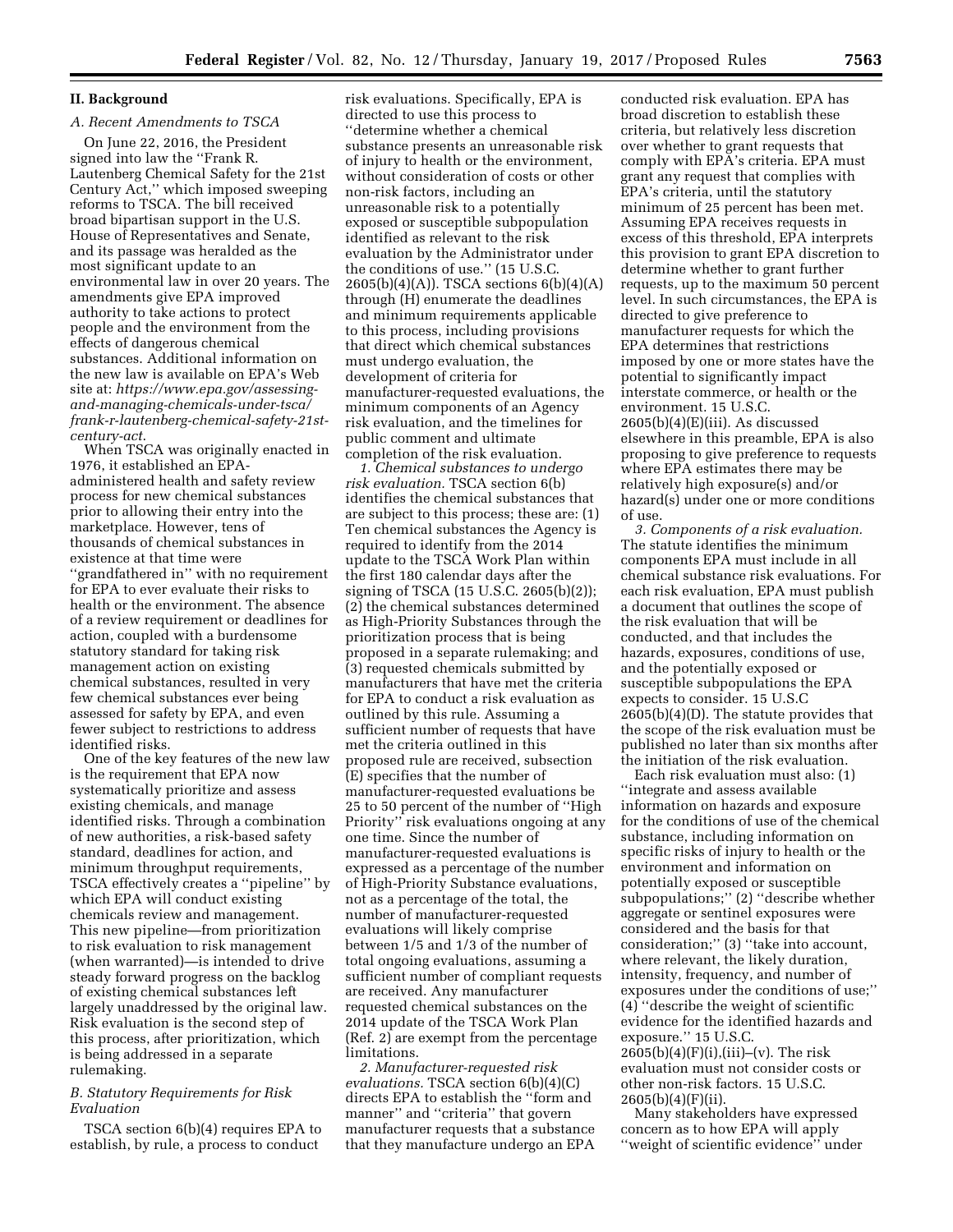the amended TSCA. EPA is providing, for the purposes of background, a description of how the Agency has consistently interpreted and applied that concept. EPA is not proposing to modify this process as part of this rule. Nor is EPA proposing to codify it; this process has and will continue to evolve with changing scientific methods and innovation. Codifying a specific definition can inhibit the flexibility of the Agency to quickly adopt and implement changing science.

The phrase weight-of-evidence (WoE) is used by EPA and other scientific bodies to describe the strength of the scientific inferences that can be drawn from a given body of evidence, specifically referring to how studies are selected, the quality of the studies evaluated, and how findings are assessed and integrated. Weight-ofevidence is a complex issue and as stated by the National Academies this is ''because scientific evidence used in WOE evaluations varies greatly among chemicals and other hazardous agents in type, quantity, and quality, it is not possible to describe the WoE evaluation in other than relatively general terms. It is thus not unexpected that WoE judgements in particular cases can vary among experts and that consensus is sometimes difficult to achieve'' (NAS, 2009) (Ref. 3). The following is a brief description of how WoE is used at EPA, serving as an example of successful application of WOE in making the scientific determinations.

EPA utilizes the WoE approach in existing programs including IRIS and the Endocrine Disruptor Screening Program among others, and in the classification of carcinogens. In the 1999 Guidelines for Carcinogen Risk Assessment (Ref. 4) EPA refers to the WoE approach as ". . . a collective evaluation of all pertinent information so that the full impact of biological plausibility and coherence is adequately considered (Ref. 5). The Endocrine Disruptor Screening and Testing Advisory Committee (EDSTAC) referred to the WoE approach as ''. . . a process by which trained professionals judge the strengths and weaknesses of a collection of information to render an overall conclusion that may not be evident from consideration of the individual data'' (Ref. 6).

WoE is the process for characterizing the extent to which the available data support a hypothesis that an agent causes a particular effect (Ref. 4 and 5). This process involves a number of steps starting with assembling the relevant data, evaluating that data for quality and relevance, followed by an integration of the different lines of evidence to

support conclusions concerning a property of the substance. WoE is not a simple tallying of the number of positive and negative studies, but rather it relies on professional judgment. The significant issues, strengths, and limitations of the data and the uncertainties that deserve serious consideration are presented, and the major points of interpretation are highlighted.

This WoE analysis is conducted on a case-by-case basis by first assembling and assessing the individual lines of evidence and then performing an integrated analysis of those lines of evidence. All data considered in the WoE analysis need to be documented and scientifically acceptable. A WoE analysis typically begins with a careful evaluation of each individual study. The process of evaluating the individual lines of evidence includes assembling the data, evaluating that data against current acceptance and quality criteria, and presenting the conclusions regarding the results for each study. The reviews of the available studies need to be transparent about what studies were considered or not, and how the quality of a study was judged.

After assembling and assessing the individual lines of data, an integrated analysis is performed. This means the results from all scientifically relevant published or publically available peerreviewed studies, which are of sufficient quality and reliability, are evaluated across studies and endpoints into an overall assessment. In general, the WoE analysis examines multiple lines of evidence considering a number of factors, including for example the nature of the effects within and across studies, including number, type, and severity/magnitude of effects and strengths and limitations of the information.

A summary WoE narrative or characterization generally accompanies the detailed analysis of the individual studies and the integrative analysis of the multiple lines of evidence. Inclusion of a WoE narrative is common in WoE assessments and judgments (Ref. 4 and 7). The narrative/characterization is intended to be transparent and allow the reader to clearly understand the reasoning behind the conclusions. The narrative will generally explain the selection of the studies or effects used as the main lines of evidence and relevant basis for conclusions. The overall strength of the evidence supporting a conclusion from the WoE evaluation needs to be described.

The National Toxicology Program of the National Institute of Environmental Health Sciences has developed a tool

called ''systematic review'' to assist in WoE evaluations particularly for hazard identification (*[https://ntp.niehs.nih.gov/](https://ntp.niehs.nih.gov/pubhealth/hat/noms/index-2.html) [pubhealth/hat/noms/index-2.html](https://ntp.niehs.nih.gov/pubhealth/hat/noms/index-2.html)*). This tool uses a defined set of processes to identify, select, critically assess, and synthesize evidence to arrive at a hazard conclusion for a chemical. It is designed to enhance transparency and informs scientific judgments. The evidence synthesis step involves considering factors that decrease confidence in the body of evidence for a particular health endpoint (*e.g.* risk of bias, inconsistencies across studies, imprecision) as well as factors that increase confidence (*e.g.* magnitude of the effect, residual confounding, consistency). By evaluating study design (*e.g.,* consistent with study guidelines issued by OECD, and test guidelines issued by the Office of Chemical Safety and Pollution Prevention), and study quality (*e.g.,* studies that comply with Good Laboratory Practices (GLP) like those applicable generally (*[https://](https://www.federalregister.gov/documents/2016/08/24/2016%E2%80%9319875/good-laboratory-practice-for-nonclinical-laboratory-studies)  [www.federalregister.gov/documents/](https://www.federalregister.gov/documents/2016/08/24/2016%E2%80%9319875/good-laboratory-practice-for-nonclinical-laboratory-studies)  2016/08/24/2016–19875/goodlaboratory-practice-for-nonclinical[laboratory-studies](https://www.federalregister.gov/documents/2016/08/24/2016%E2%80%9319875/good-laboratory-practice-for-nonclinical-laboratory-studies)*) and those issued by EPA for studies submitted under TSCA and FIFRA (*[https://www.epa.gov/](https://www.epa.gov/compliance/good-laboratory-practices-standards-compliance-monitoring-program)  [compliance/good-laboratory-practices](https://www.epa.gov/compliance/good-laboratory-practices-standards-compliance-monitoring-program)standards-compliance-monitoring[program](https://www.epa.gov/compliance/good-laboratory-practices-standards-compliance-monitoring-program)*)), and integrating negative data (and consideration of the quality of those data), the confidence in hazard conclusions can be increased.

The NIEHS systematic review tool is one example of a documented systematic review approach. EPA believes the proposed risk evaluation process generally reflects the use of systematic review approaches that are appropriate for the types and quantity of information used in a chemical risk evaluation. EPA requests comment on this view. EPA is also requesting comment on the need for regulatory text requiring the use of specific elements of a systematic review approach for hazard identification, including the appropriateness of specific elements that might be included and/or concerns about codifying such an approach.

*4. Timeframe.* TSCA requires that the risk evaluation process last no longer than three years with a possible sixmonth extension. 15 U.S.C. 2605(b)(4)(G).

*5. Opportunities for public participation.* The statute requires that the Agency allow for at least one 30 day public comment period on the draft risk evaluation, prior to publishing a final risk evaluation. 15 U.S.C. 2605(b)(4)(H).

*6. Metals and metal compounds.*  When evaluating metals or metal compounds, EPA must ''use'' the March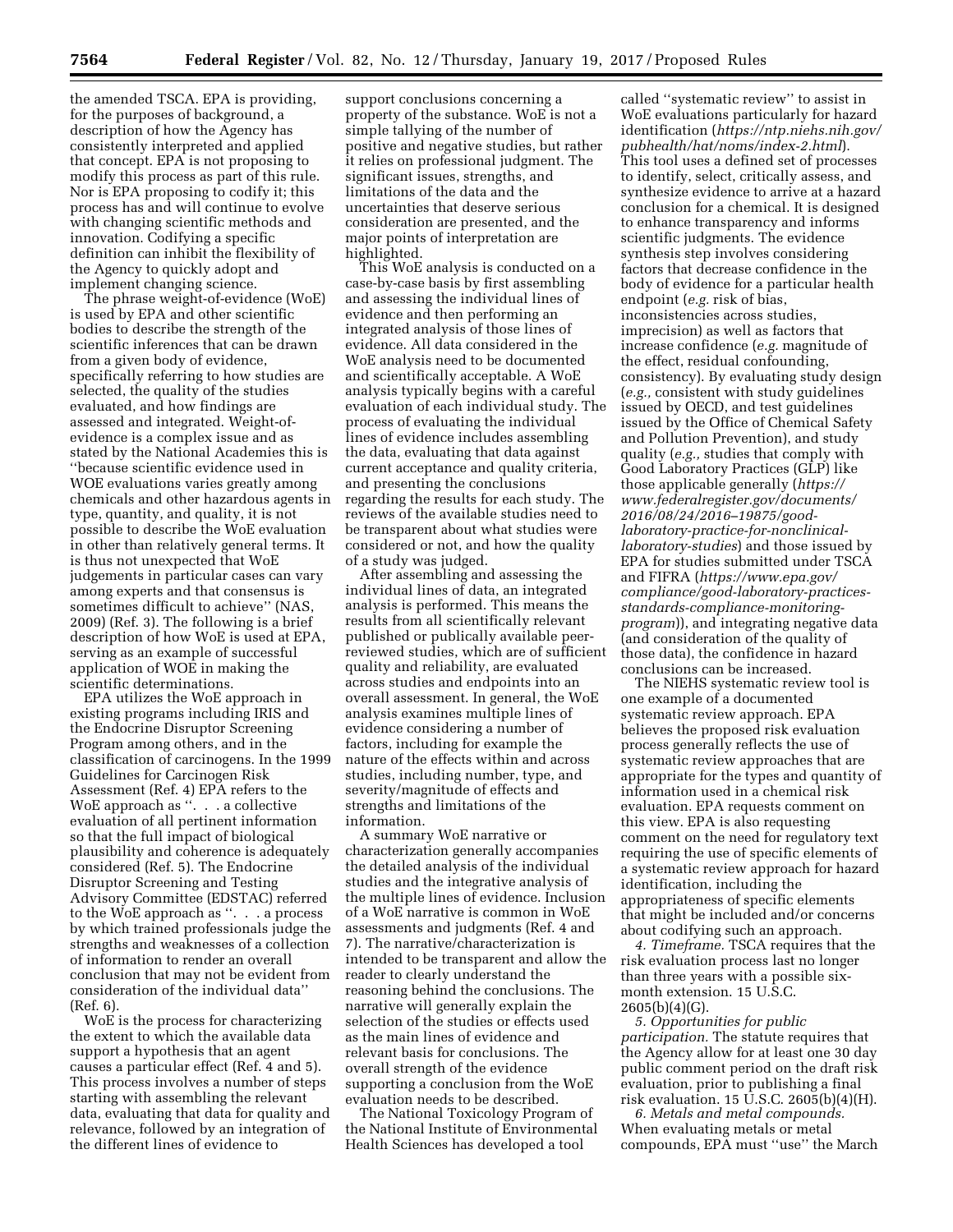2007 Framework for Metals Risk Assessment of the Office of the Science Advisor (Ref. 8) or a successor document that addresses metals risk assessment and is peer-reviewed by the Science Advisory Board.

*7. Other statutory requirements.* TSCA imposes new requirements on EPA in a number of different areas that EPA is not proposing to incorporate or otherwise address in this proposed rule. For example, amendments to TSCA section 4 require EPA to ". . . reduce and replace, to the extent practicable, [. . .] the use of vertebrate animals in the testing of chemical substances . . .'' and to develop a strategic plan to promote such alternative test methods. 15 U.S.C. 2603(h). Likewise, TSCA section 26 requires, to the extent that EPA makes a decision based on science under TSCA sections 4, 5, or 6, that EPA uses certain scientific standards and bases those decisions on the weight of the scientific evidence. 15 U.S.C. 2625(h) and (i). While these requirements are relevant to the risk evaluation of chemical substances, EPA is not obliged to repeat them in this proposed rule. As statutory requirements, they apply to EPA's decisions under TSCA section 6. Moreover, in contrast to TSCA section 6, Congress has not directed EPA to implement these other requirements ''by rule;'' it is well-established that where Congress has declined to require rulemaking, the implementing agency has complete discretion to determine the appropriate method by which to implement those provisions.

#### *C. EPA Risk Assessment*

Since EPA's inception, human health and ecological risk assessment has informed decisions made to protect humans and the environment. Risk assessments performed by the Agency inform a broad range of regulatory decisions, and, over time, the scientific approaches and methods employed for these risk assessments have evolved. In developing and refining risk assessment processes, frameworks, and guidance documents, EPA has incorporated recommendations from expert technical panels, internal and external peer reviews, and a number of influential reports from the National Academy of Sciences (NAS) National Research Council (NRC) including Risk Assessment in the Federal Government (1983) (Ref. 9), Science and Judgement in Risk Assessment. (1994) (Ref. 10), Understanding Risk: Informing Decisions in a Democratic Society (1996) (Ref. 11), Toxicity Testing in the 21st Century: A Vision and a Strategy (2007) (Ref. 12), Phthalates and

Cumulative Risk Assessment: The Tasks Ahead (2008) (Ref. 8), and Science and Decisions: Advancing Risk Assessment (2009) (Ref. 3). Specifically, the NAS NRC Science and Decisions Report (Ref. 3) recommended that EPA focus on the important roles of scoping or problem formulation so that a risk assessment will serve a specific and documented purpose. An additional recommendation encouraged EPA to develop risk assessments that are welltailored to the problems and decisions at hand so that they can inform the decision-making process in the most meaningful way. EPA has evaluated, and will continue to evaluate chemical risks in a manner that is best suited for the particular chemical substance, including its manufacture, processing, formulation, uses, and disposal, and the evaluations may vary as necessary to best characterize potential risks related to the chemical substance under review.

As stated, TSCA requires EPA to evaluate risk to relevant potentially exposed or susceptible subpopulations identified by EPA as relevant to the risk evaluation under the conditions of use. 15 U.S.C. 2605(b)(4)(A). Although this was added as a component of the newly amended law, this will not be a new consideration for the Agency; for example, see EPA's Policy on Evaluating Health Risks to Children (1995) (Ref. 14). The Agency has evaluated the risk of chemical substances to all sectors of the population, with particular attention to workers, indigenous peoples, pregnant women, children, infants, the elderly, environmental justice communities, and fence-line communities, among others. The Agency utilizes a number of existing guidance documents (including but not limited to Ref. 15, 16, 17, 18, and 19) to evaluate risk at various life stages, and will use and refine these processes to protect the most vulnerable.

*1. Differences between previous EPA risk assessments under TSCA and proposed new risk evaluations.* In this proposed rule, EPA does not propose a new method of risk evaluation, but builds upon existing and proven methodologies for evaluating risk. Also as required by the statute, the rule includes opportunities for public participation, statutory deadlines, necessary components of a risk evaluation, and methods for manufacturer requested risk evaluation. Above and beyond the statute, the proposed rule provides an additional opportunity for public participation, added detail as to components of the scope, hazard and exposure assessments, risk characterization, and increases transparency in the risk

evaluation process. EPA requests comment on whether and how the proposed rule could provide additional transparency, public accountability, opportunities for public participation, or incorporation of statutory deadlines.

There are several key differences between previous chemical risk assessments conducted under TSCA and the new risk evaluation process mandated by TSCA amendments and established under these proposed regulations. These differences include considerations of conditions of use, timelines, and determination of unreasonable risk, and are discussed in more detail under those topics in this unit. This proposed rule and procedures described herein apply to risk evaluations conducted under TSCA, and do not apply to risk evaluations conducted by EPA pursuant to other statutes or programs.

*2. Conditions of use.* Prior to the amended TSCA, EPA was free to and did conduct risk assessments on selected uses of chemical substances. In contrast, EPA interprets the amended TSCA as requiring that risk evaluations encompass all manufacture, processing, distribution in commerce, use, and disposal activities that constitute the conditions of use within the meaning of TSCA section 3. That is to say, a risk evaluation must encompass all known, intended, and reasonably foreseen activities associated with the subject chemical substance. This issue has been the subject of considerable discussion since the enactment of the new law, and EPA acknowledges that different readings of the law may be possible. For example, TSCA section 6(b)(4)(D) requires EPA to identify the conditions of use that the Agency expects to consider in a risk evaluation, suggesting that EPA does not need to consider all conditions of use.

Overall, the statutory text and purpose are best effectuated through a more encompassing reading. TSCA section 6(b)(4)(A) specifies that a risk evaluation must determine whether ''a chemical substance'' presents an unreasonable risk of injury to health or the environment ''under the conditions of use.'' The evaluation is on the chemical substance—not individual conditions of use—and it must be based on ''*the* conditions of use.'' In this context, EPA believes the word ''the'' is best interpreted as calling for evaluation that considers all conditions of use. First, if EPA were free to base its determination of whether a chemical substance, as a whole, presents an unreasonable risk or injury (as the statute requires) on merely a subset of individual uses, it could, for example,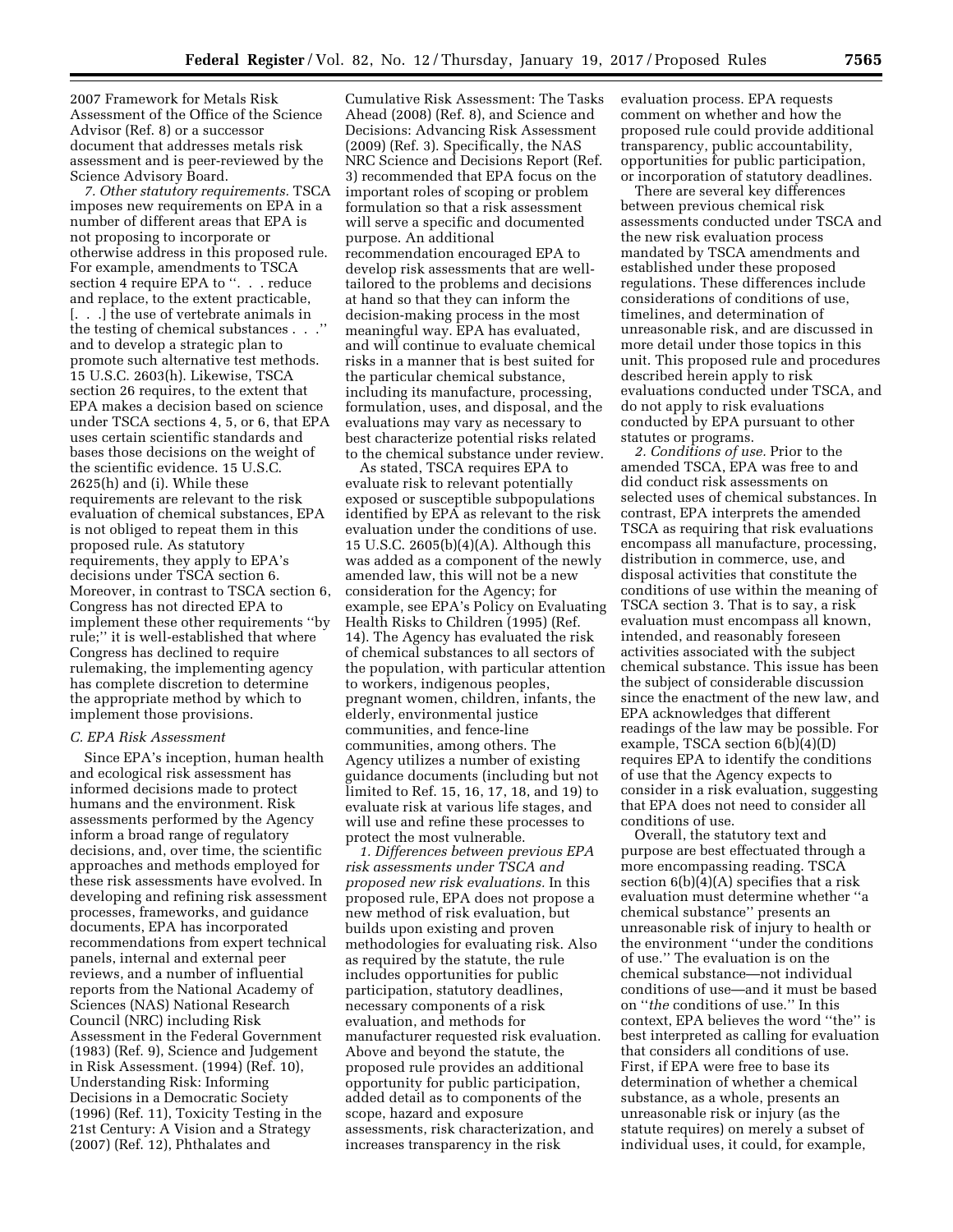determine that a chemical substance with 10 known uses does not present an unreasonable risk of injury based on an evaluation of a single one of those uses, with no further obligation to evaluate the remaining uses within the three-year statutory deadline. This is a strained reading of the commands to determine whether the chemical substance presents an unreasonable risk, under the conditions of use, and to complete that evaluation ''for a chemical substance'' within three years of initiation. See 15 U.S.C $(b)(4)(G)(i)$ .

Second, a major objective of the new law is to require EPA to systematically evaluate existing chemical substances to determine whether or not they present unreasonable risk, and, if necessary, regulate them based on the results of the evaluation. Given the large number of existing chemical substances, it would not be feasible to complete risk evaluations on any significant number of them if EPA were to continually need to re-evaluate chemical substances based on different subset of uses. Rather the law's purposes will be best fulfilled by judging in a comprehensive way whether a chemical substance, under the known, intended, and reasonably foreseen uses and other activities, presents an unreasonable risk; ensuring through regulation that it does not present an unreasonable risk, if necessary; and then presumptively being done with that chemical substance (pending re-prioritization for some unforeseen reason). Finally, EPA notes that, if the law is read as allowing EPA to select particular conditions of use, it provides no criteria for EPA to apply in making such a selection.

Given these considerations, the instruction in TSCA section 6(b)(4)(D) for the Agency to identify the conditions of use it expects to consider in a risk evaluation is best read as directing the Agency to identify the uses and other activities that it has determined constitute the conditions of use, not as a license to choose among conditions of use.

Concerns have been raised about EPA's ability to meet the statutory risk evaluation deadlines if all conditions of use must be considered. Concerns have also been raised about ensuring that EPA can act promptly to address any unreasonable risks identified for particular conditions of use. EPA acknowledges that this will be challenging but based on the procedures outlined in this proposal, expects it will be manageable. First, a use or other activity constitutes a condition of use under the definition only if EPA determines that it does. EPA has authority to exercise judgment in

making its determination of whether a condition of use is known, intended, or reasonably foreseen. Moreover, in this proposed rule EPA proposes to ''lock down'' the conditions of use included in a risk evaluation at the time of scoping, by providing opportunity for comment on the scoping document and specifying that any objections to the draft scope document are waived if not raised during this process. It will not be practicable to meet the statutory deadlines if stakeholders are free to identify additional conditions of use later in the process—for example, on the proposed risk determination.

As explained elsewhere in this preamble, EPA also generally intends to initiate risk evaluation on a chemical substance only when EPA determines that sufficient reasonably available information exists to complete the evaluation, and when it has already identified all of the conditions of use. As also explained elsewhere in this preamble, under certain circumstances EPA may expedite an evaluation for a particular condition of use to move more rapidly to risk management under TSCA section 6(a).

Finally, the proposed rule provides that EPA will rely on a combination of information, accepted science policies (*e.g.,* defaults and uncertainty factors), models and screening methodologies in conducting risk evaluations, with considerations of evolving science and technology. It further provides that the balance of information, science policy decisions, models, and screening methodologies used in risk evaluation will be informed by the deadlines specified in TSCA section 6(b)(4)(G) for completing such evaluations, and by the extent to which the generation of additional information is warranted by the reduction in uncertainty that the information would afford in determining whether a chemical substance presents an unreasonable risk of injury to health or the environment.

In this regard, EPA is also proposing to require that the components of its risk evaluations will be ''fit for purpose.'' All conditions of use will not warrant the same level of evaluation, and EPA expects it may be able to reach conclusions without extensive or quantitative evaluations of risk. For example, lower-volume or less dispersive uses might receive less quantitative, data-driven evaluations than uses with more extensive or complicated exposure patterns. Consistent with EPA's current practice in conducting risk assessments, technically sound risk determinations can be made, consistent with the best available science, through a

combination of different types of information and other approaches.

In sum, Congress intended to create obligations that EPA can actually meet, and EPA intends to conduct risk evaluations in a way that is manageable given the statutory deadlines.

*3. Timelines and guidance regarding assessing risks of existing chemical substances.* Prior to the amended TSCA, EPA was not required to evaluate or manage the risk of the thousands of existing chemical substances grandfathered in under the 1976 Act. As discussed previously, the amended TSCA affirmatively requires EPA to evaluate existing chemical substances more quickly, instructs EPA on how many of these chemical substances the Agency must evaluate at any given time, and places time limits on when these evaluations must be completed. 15 U.S.C. 2605(b)(2)–(4).

*4. Determination of unreasonable risk.*  Under TSCA section 6(b) (15 U.S.C. 2605(b)(4)(B)), EPA must establish a risk evaluation process to determine whether a chemical substance presents an unreasonable risk of injury to health or the environment. Prior to the passage of the amended TSCA, chemical substance risk assessments did not include a determination of unreasonable risk. This step was reserved for risk management rulemaking. The amended statute now requires that a risk evaluation include a risk assessment as well as the EPA's determination of unreasonable risk, and, most significantly, requires that this determination be independent of cost or other non-risk factors. 15 U.S.C.  $2506(b)(4)(A)$  and  $(F)(iii)$ .

In general, EPA may weigh a variety of factors in determining unreasonable risk. These factors include, but are not limited to, characterization of cancer and non-cancer risks (including margins of exposure for non-cancer risks), the population exposed (including any susceptible populations), the severity of hazard (the nature of the hazard), the irreversibility of hazard, uncertainties, and estimates of cumulative exposure. Because of the case-by-case nature of each of these factors EPA has purposely not proposed a definition of unreasonable risk in this rule. However, EPA is specifically requesting comments on whether EPA should define unreasonable risk in the final rule. If so, acknowledging that the statute precludes consideration of costs and other non-risk factors at this step, what factors should EPA consider in making such a determination?

*5. Manufacturer-requested evaluations and draft risk evaluations by interested persons.* The newly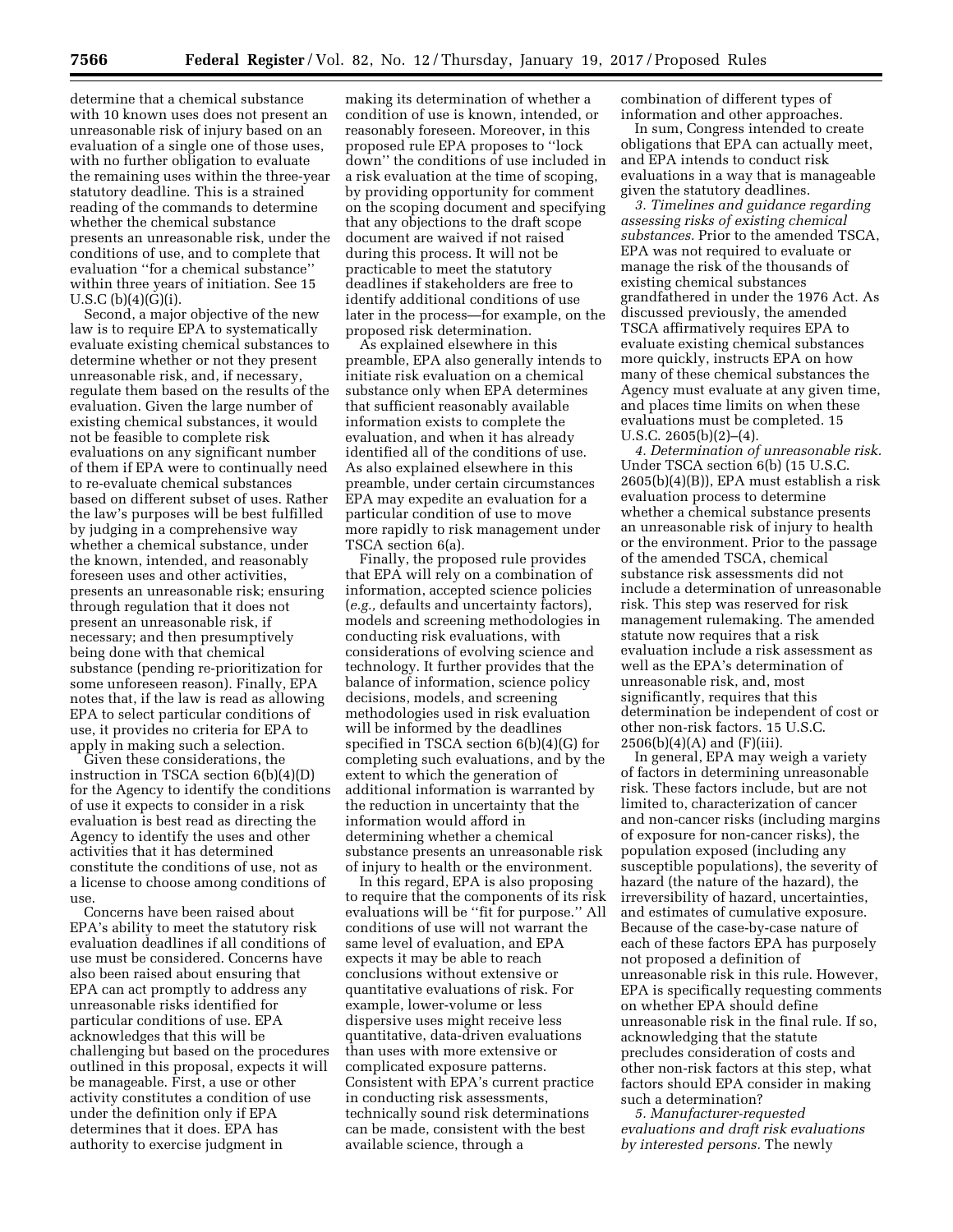amended TSCA requires that a portion of ongoing risk evaluations be conducted on chemical substances requested by manufacturers ''in a form and manner and using criteria'' EPA prescribes by rule. 15 U.S.C.  $2605(b)(4)(C)(ii),(E)(i)$ . The statute also requires EPA to develop guidance (which will be forthcoming) to assist interested persons in submitting draft risk evaluations, and requires EPA to consider such submitted drafts. 15 U.S.C. 2625(l)(5).

#### *D. Stakeholder Feedback*

On August 9, 2016, EPA held a oneday public meeting to obtain public comment and feedback regarding the development and implementation of the risk evaluation rule. The meeting began with an explanation of how the Agency currently conducts risk assessments (see *[https://www.epa.gov/sites/production/](https://www.epa.gov/sites/production/files/2016-08/documents/risk_evaluation_9_august_2016.pdf)  [files/2016-08/documents/risk](https://www.epa.gov/sites/production/files/2016-08/documents/risk_evaluation_9_august_2016.pdf)*\_ *[evaluation](https://www.epa.gov/sites/production/files/2016-08/documents/risk_evaluation_9_august_2016.pdf)*\_*9*\_*august*\_*2016.pdf*). The remainder of the day was reserved for public comment. Each commenter was provided four minutes to comment and there was a total of 47 oral comments on the risk evaluation rule. Additionally, EPA opened a docket for submission of written comments and received 57 comments, many of which were from the same commenters at the public meeting. These comments, and a transcript of the meeting are accessible in the meeting's docket, identified by Docket ID No. EPA–HQ–OPPT–2016– 0399, which is available online at *<https://www.regulations.gov/>*.

The commenters included industry, environmental groups, academics, private citizens, trade associations, and health care interest groups and representatives. The comments were very informative for both rule development and risk evaluation implementation. While not all of the comments are captured here, there were a number of themes that emerged. Overall, there was a general expression of support for the new law and EPA's inclusive approach to implementation. Many of the commenters agreed the rule has the potential to increase transparency in EPA's chemical substance risk evaluation process. Many urged the Agency to work towards this goal, while creating an open scientific dialogue.

Questions arose about how the Agency will determine ''unreasonable risk'' and implement TSCA section 26 requirements including ''best available science'' and ''weight of scientific evidence.'' Some suggested that EPA should codify in this rule the meaning of these terms along with other details of the risk evaluation process. Due to

changes in the law, manufacturers are now able to submit their own draft risk evaluations. Commenters noted that if these submitted evaluations are to be equivalent as Agency draft risk evaluations, having specific criteria, such as specific types of exposure and hazard information would ensure the Agency and the manufacturers were held to the same standard. Stakeholders also suggested that holding a public comment period for the draft risk evaluation scope would increase the transparency of each risk evaluation early in the process and allow the public to comment on any data gaps or discrepancies.

Other stakeholders urged the Agency to reserve specific scientific processes regarding hazard and exposure information for Agency guidance and discretion, suggesting the rule should address only the process and procedure. This approach would allow the Agency to be flexible and adapt to the changing science of risk evaluation and the science that informs risk evaluation.

A number of commenters spoke about the statute's requirement that the Agency determine the specific risk to ''potentially exposed or susceptible subpopulation[s]''. Although the law defines this term to include ''infants, children, pregnant women, workers, or the elderly,'' many encouraged the Agency to consider expanding the definition to include for example: environmental justice communities, Arctic communities, American Indian communities, communities with little access to preventative health-care, subsistence fishers, and fence-line communities. There were a number of stakeholders who encouraged the Agency to work with the Occupational Safety & Health Administration (OSHA), the National Institute for Occupational Safety and Health (NIOSH), and the Consumer Product Safety Commission (CPSC), among other federal agencies, to better protect against occupational and consumer exposures. Also regarding exposure, stakeholders encouraged the examination of cumulative and low dose exposures in risk evaluations, which are not specifically mentioned in the new statute.

A number of commenters emphasized the need for EPA to maximize transparency throughout the evaluation process. The EPA received a number of comments about the science used to inform individual risk evaluations, including the types of data, models, policy assumptions (*e.g.,* default factors) and computational approaches. A number of commenters argued that a lack of data does not equate to a lack of risk. Stakeholders encouraged the

Agency to engage with industry to obtain hazard and exposure data and to utilize the new order authority allowed under the law (TSCA section 4). Commenters suggested an increased use of EPA's Office of Research and Development (ORD) and internationally accepted data, models, and products. A number of stakeholders expressed their support for the new provision in the law that requires the Agency to reduce and replace vertebrate testing (TSCA section 4(h)) in obtaining chemical substance hazard and exposure data.

EPA considered all of these comments in the development of this proposed rule, and welcomes additional feedback from stakeholders on the proposed process and requirements presented in this document.

### **III. The Proposed Rule**

#### *A. Policy Objectives*

The risk evaluation process under TSCA is ultimately how EPA will determine whether a chemical substance presents an unreasonable risk of injury to health or the environment. The overall objective of this action is to propose to codify the process by which the Agency evaluates risk from chemical substances for purposes of TSCA section 6. In this proposed rule, the Agency details those components of TSCA risk evaluation and key factors that EPA deems are necessary to consider in each risk evaluation to ensure that the public has a full understanding of how risk evaluations will be conducted. However, EPA is not proposing to establish highly detailed provisions that will address every eventuality or possible consideration that might arise. Due to the rapid advancement of the science of risk evaluation and the science and technology that inform risk evaluation, this proposed rule seeks to balance the need for the risk evaluation procedures to be transparent, without unduly restricting the specific science that will be used to conduct the evaluations, allowing the Agency flexibility to adapt and keep current with changing science as it conducts TSCA evaluations into the future.

#### *B. Interagency Collaboration*

EPA recognizes that other Federal agencies may be able to provide important use, exposure and hazard information that is likely to be relevant to a risk evaluation of chemical substances. EPA is committed to interagency engagement and dialogue throughout its risk evaluation process, including data sharing, information requests, and consultation regarding specific chemicals of interest. As such,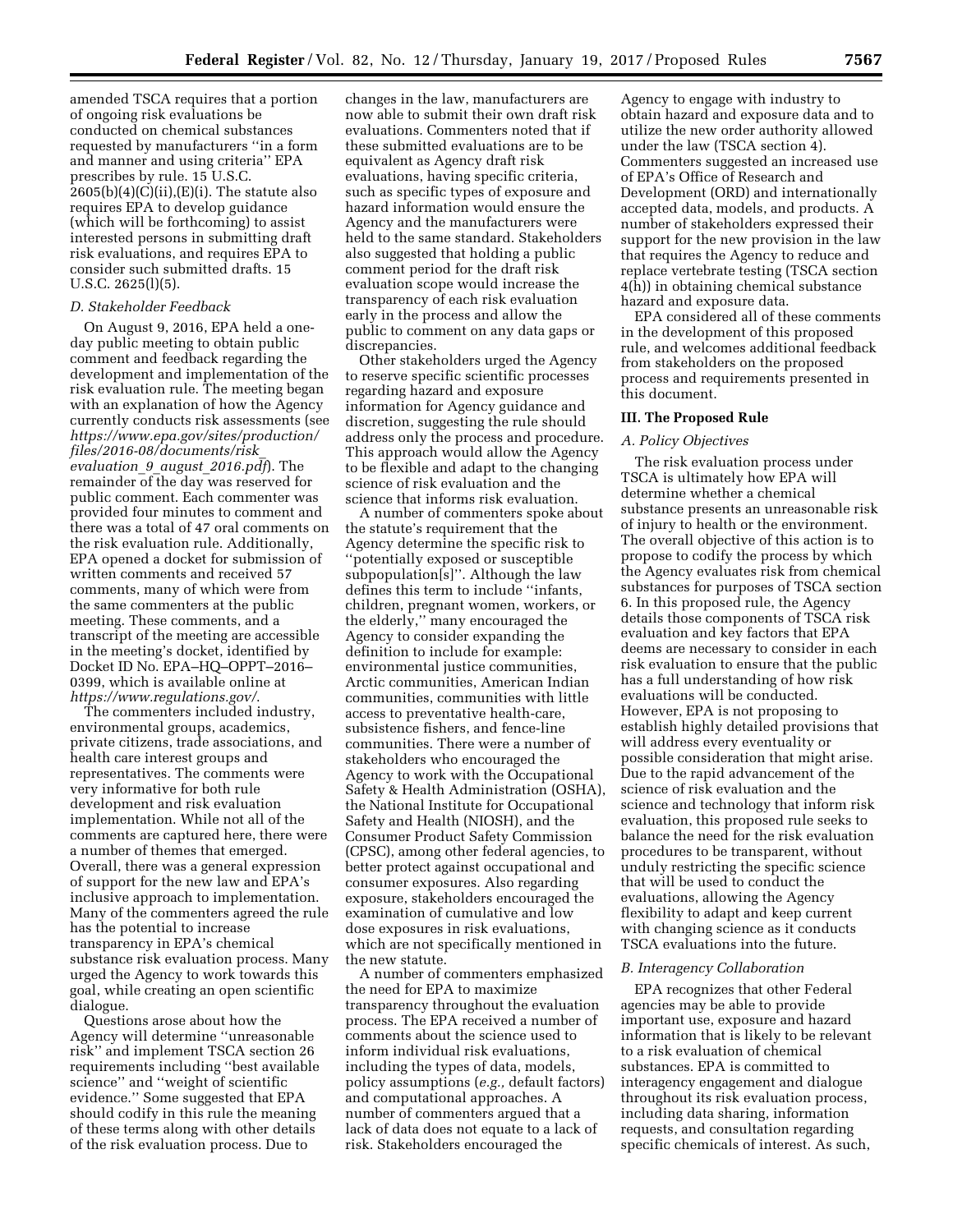EPA has reached out to other agencies, inviting them to join the agency in an open and collaborative dialogue. EPA intends to continue and expand its interagency collaboration efforts for chemicals management and risk evaluations under TSCA.

To coordinate with other agencies on TSCA implementation generally, EPA intends to continue to use—and expand where appropriate—existing interagency groups, such as the OMNE (OSHA– MSHA–NIOSH–NIEHS–EPA) Committee and the National Science and Technology Council (NSTC)'s Committee on Environment, Natural Resources, and Sustainability's new Toxicity Assessment Committee. EPA is also committed to interagency engagement at the working level on individual chemical evaluations.

To ensure that such collaboration can occur in a timely manner when needed, EPA intends to initiate interagency consultation through the existing mechanisms early in the process, and document these measures in the scope document. However, EPA is concerned that imposing a single, pre-determined consultation step might lead to an overly bureaucratic process that could limit or complicate ongoing collaboration efforts, and so is not proposing to codify any particular process in this regulation.

### *C. Scope of Evaluations*

TSCA requires risk evaluations to determine whether or not a chemical substance presents an unreasonable risk of injury to health or the environment under the conditions of use, with conditions of use being defined as ''the circumstances, as determined by the EPA, under which a chemical substance is intended, known, or reasonably foreseen to be manufactured, processed, distributed in commerce, used, or disposed of.'' 15 U.S.C. 2602(4).

Although some of the commenters during the public meeting suggested that EPA could evaluate a specific use of a chemical substance, EPA is not choosing to adopt such an interpretation, for the reasons explained previously. Also, EPA recognizes that under certain circumstances it may be necessary to expedite an evaluation for a particular condition of use to move more rapidly to risk management under TSCA section 6(a) (15 U.S.C. 2605(a)): this could include a situation in which a single use presented an unreasonable risk of injury for the population as a whole or for a susceptible subpopulation (*e.g.,* one use results in risks that EPA would determine unreasonable regardless of the risk posed by other uses). However, in any

case where EPA would find it necessary to pursue a risk evaluation in phases, the Agency will still complete the full risk evaluation on all identified conditions of use within the statutory 3 year deadline. Therefore, relying on this discretion, EPA is proposing to explicitly recognize its authority to complete risk evaluations in phases, and to manage unreasonable risks as they are identified through those phases under TSCA section 6(a) in the regulation.

# *D. Definitions*

TSCA defines a number of key terms necessary for interpretation of the new law. The definitions within the law apply to this proposed rule. EPA has also included some additional definitions in the proposed rule for further clarification; these are noted and defined later in this document. The law requires EPA to evaluate risk to ''potentially exposed or susceptible subpopulation[s],'' and although the law elaborates on this phrase, EPA is proposing to expand the definition for TSCA purposes. TSCA states that ''the term 'potentially exposed or susceptible subpopulation' means a group of individuals within the general population identified by the EPA who, due to either greater susceptibility or greater exposure, may be at greater risk than the general population of adverse health effects from exposure to a chemical substance or mixture, such as infants, children, pregnant women, workers, or the elderly.'' 15 U.S.C. 2602(12). EPA is proposing to incorporate the phrase ''including but not limited to'' before the specific subpopulations identified in the statutory definition, to further clarify that EPA may identify additional subpopulations, where warranted. As suggested by the statute, EPA is also proposing to include specific authorization for EPA to consider both intrinsic (*e.g.,* life stage, reproductive status, age, gender, genetic traits) and acquired (*e.g.,* pre-existing disease, geography, socioeconomic, cultural, workplace) factors when identifying this population.

TSCA section 26(k) (15 U.S.C. 2625(k)) states that in carrying out risk evaluations, EPA shall consider information that is ''reasonably available,'' but the statute does not further define this phrase. EPA is proposing a definition for ''reasonably available'' to mean existing information that EPA possesses, or can reasonably obtain and synthesize for use in risk evaluations, considering the deadlines for completing the evaluation. Generally speaking, EPA does not consider information that has not yet been

generated, as reasonably available, because it will typically not be feasible for EPA to require significant chemical testing and receive and assess those test results during the three to three and a half year window allotted for risk evaluation. Accordingly, EPA intends to generally ensure that sufficient information to complete a risk evaluation exists and is available to the Agency prior to initiating the evaluation (indeed, prior to initiating prioritization). EPA also generally intends to use its authority under TSCA to require the development of new information, as necessary, prior to risk prioritization.

TSCA requires EPA, as a part of the risk evaluation, to document whether the Agency has considered aggregate or sentinel exposure, and the basis for that decision. 15 U.S.C. 2605(b)(4)(F)(ii). These terms are not defined in the law, so EPA has proposed a definition for aggregate exposure that is consistent with current Agency policies and practices. ''Aggregate exposure'' means the combined exposures to an individual from a single chemical substance across multiple routes and across multiple pathways (Ref. 20). ''Sentinel'' means the exposure(s) of greatest significance, which may be the maximum exposure to an individual, population (or subpopulation), or the environment to the chemical substance of interest (or any combination thereof). Although sentinel exposure is not a novel way of characterizing exposure, this is a new term for EPA.

Other terms defined in the proposed rule are designed to provide clarity regarding the science that will be used to conduct an evaluation. ''Pathways'' of exposure refers to the mode through which one is exposed to a chemical substance, including but not limited to: food, water, soil, and air (Ref. 20). ''Routes'' of exposure refer to the particular manner which a chemical substance may contact the body, including absorption via ingestion, inhalation, or dermally (Ref. 20). The statute requires EPA to consider ''the extent to which the variability and uncertainty . . . are evaluated and characterized.'' 15 U.S.C. 2625(h). EPA is adopting definitions for both ''variability'' and ''uncertainty'' from existing Agency guidance. ''Uncertainty'' means the imperfect knowledge or lack of precise knowledge either for specific values of interest or in the description of a system (Ref. 21). "Variability" means the inherent natural variation, diversity, and heterogeneity across time and/or space or among individuals within a population (Ref. 21).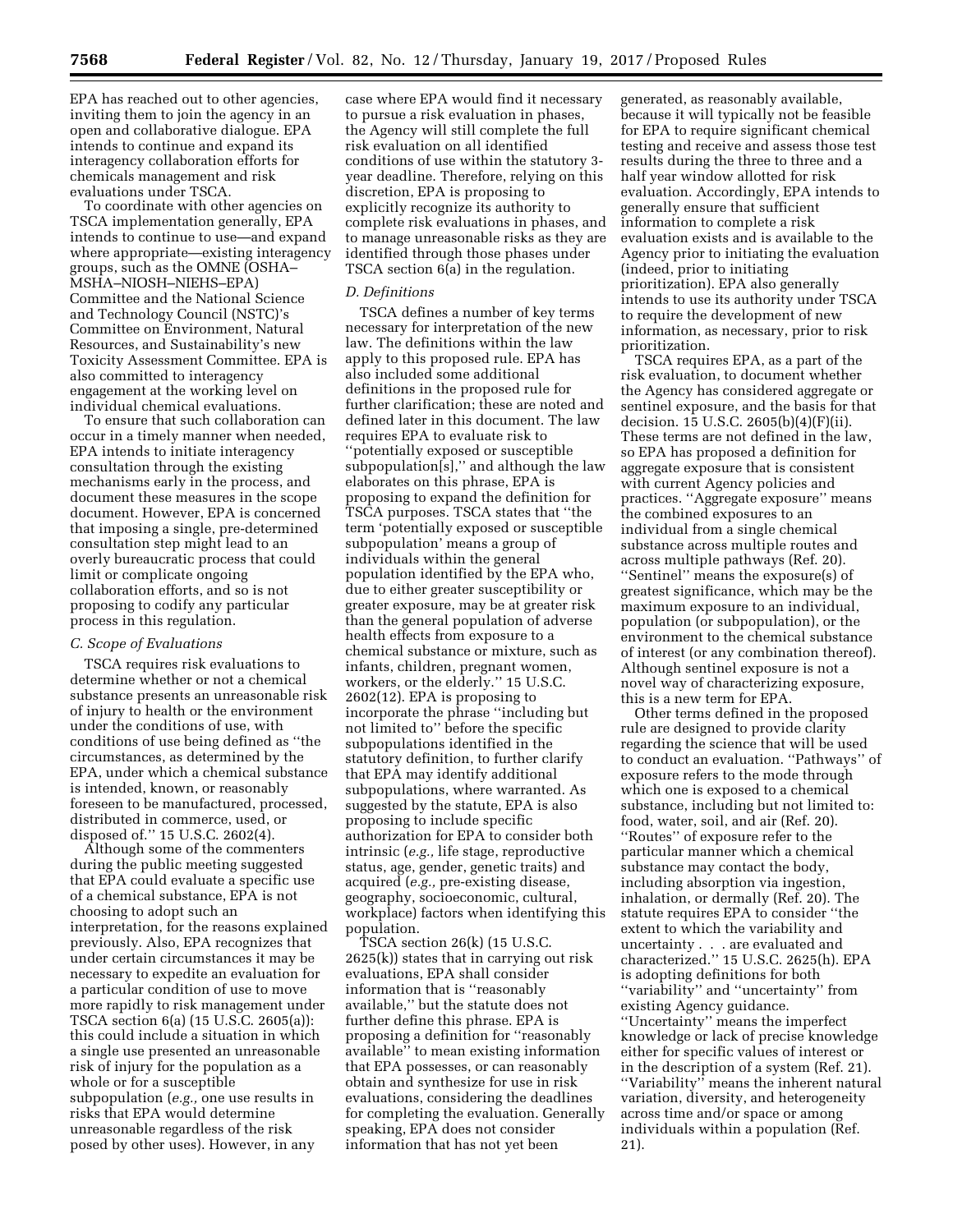#### *E. Timing of Risk Evaluations*

As indicated, the statute requires EPA to complete risk evaluations within three years, with the possibility of a six month extension beyond the three year timeframe. This proposed rule simply adopts these timeframes without modification or elaboration. EPA acknowledges this is a relatively short timeframe, and, as discussed elsewhere in this preamble, is proposing to adopt other procedures that will allow the Agency to meet these deadlines.

# *F. Chemical Substances for Risk Evaluation*

As identified previously, chemical substances that will undergo risk evaluation can be put into three groups: (1) The first ten chemical substances the Agency is required to identify within the first 180 calendar days of enacting the amendments to TSCA (15 U.S.C.  $2605(b)(2)$ ; (2) the chemical substances determined as High-Priority Substances through the prioritization process proposed in a separate rulemaking; and (3) requested chemical substances submitted by manufacturers that meet the criteria for EPA to conduct an Agency risk evaluation.

# *G. Process for Manufacturer Requested Risk Evaluations*

TSCA allows a manufacturer or group of manufacturers to submit requests for Agency conducted risk evaluations for chemical substances that they manufacture. EPA is proposing the necessary components of the request in the proposed regulatory text. EPA is proposing to require that manufacturers demonstrate in their request that there is sufficient, reasonably available information for the Agency to conduct a risk evaluation on the chemical substance under the conditions of use. EPA must complete any manufacturerrequested risk evaluation that it determines meets the criteria within the statutory three years. Unlike those chemical substances that have come through the prioritization process, manufacturer-requested chemical substances have not undergone initial risk screening and therefore EPA will not assign such chemicals a high- or low-priority designation. The purpose of the requirements proposed as the necessary components of the request, is to allow the Agency to determine whether sufficient information is ''reasonably available'' for EPA to complete a risk evaluation of the requested chemical under the conditions of use, as that term is defined under TSCA section 3.

EPA is proposing to require a manufacturer to submit a list (*e.g.,*  citations) of the reasonably available information on hazard and exposure for all the conditions of use. EPA is not requesting manufacturers submit copies of the cited information. Manufacturers must include a commitment to provide EPA any referenced data if they are not publicly available, and must certify that the information submitted is accurate and complete. EPA will not accept a manufacturer request where any of the relevant data is not in the possession of the requestor but is with another entity.

Consistent with TSCA section 6(b)(4)(E)(iii), EPA will prioritize requests where there is evidence that restrictions imposed by one or more States have the potential to have a significant impact on interstate commerce or health or the environment, and is therefore proposing to allow (but not require) manufacturers to include any evidence to support such a finding. Following this required initial prioritization, EPA is proposing to further prioritize chemical substances for risk evaluation based on initial estimates of exposure(s) and/or hazard(s) under one or more conditions of use or any other factor that EPA determines may be relevant. In general, EPA plans to prioritize those chemical substances where there is evidence of relatively high risk over those with less evidence of risk.

Instructions for submitting CBI are also included in the proposed rule. EPA believes that TSCA section 14(c)(3) is best read as requiring upfront substantiation of non-exempt CBI claims. In addition, EPA believes the obligation to review all non-exempt chemical identification claims and 25 percent of all other non-exempt claims will be best effectuated by requiring substantiation at the time of submission.

Chemical substances that EPA has prioritized through the prioritization process (proposed in a separate rulemaking), are subject to two separate public comment periods prior to the completion of the prioritization process. EPA expects that these comment periods will ensure that EPA has the necessary information to evaluate the chemical substances, including information on all conditions of use. Consequently, in order to ensure that chemical substances subject to manufacturer requests undergo risk evaluation only if the available information is comparable to what EPA will identify or generate through the measures identified in the proposed prioritization framework rule, EPA is proposing opportunities to collect additional information from the public.

Upon receipt of the request, EPA is proposing to verify that the request is facially valid, *i.e.,* that information has been submitted that is consistent with the regulatory requirements. EPA is proposing that within 30 business days of a receiving a facially valid request, EPA will submit for publication an announcement of the receipt of the request in the **Federal Register**, open a docket for the request, and provide no less than a 30 calendar day comment period, to allow the public to identify and/or submit any reasonably available information regarding hazard, exposure, potentially exposed population(s) and subpopulation(s), and conditions of use that may help inform a risk evaluation, including identifying information gaps. The requesting manufacturer may also submit any additional material during this time.

Within 9 months after the end of the comment period, EPA will review the request along with any additional information received during the comment period to determine whether the request meets the regulatory criteria and will notify the manufacturer(s) accordingly. This time will allow EPA to develop the equivalent of a conceptual model to describe actual or predicted relationships between the chemical substance and the receptors, either human or environmental, with consideration of potential hazards throughout the life cycle of the chemical substance—from manufacturing, processing, distribution in commerce, storage, use, or disposal. If EPA determines that the request is compliant (*i.e.,* it has the required information necessary for conducting a risk evaluation), EPA will begin the risk evaluation process consistent with TSCA section 6(b)(4)(E)(i). If the request is found insufficient EPA will identify the information that would be necessary to conduct the risk evaluation in its notification to the manufacturer. The manufacturer will have 60 calendar days from receipt of EPA's determination to submit the additional information. EPA will consider the request withdrawn if the manufacturer(s) fails to submit the additional information identified. The process for conducting the risk evaluation will otherwise be identical to the process for those chemical substance identified as a High-Priority Substance through the Prioritization Process, which is addressed in a separate proposed rule.

# *H. Risk Evaluation General Provisions*

*1. Agency guidance.* EPA has a number of existing guidance documents that inform Agency risk assessment.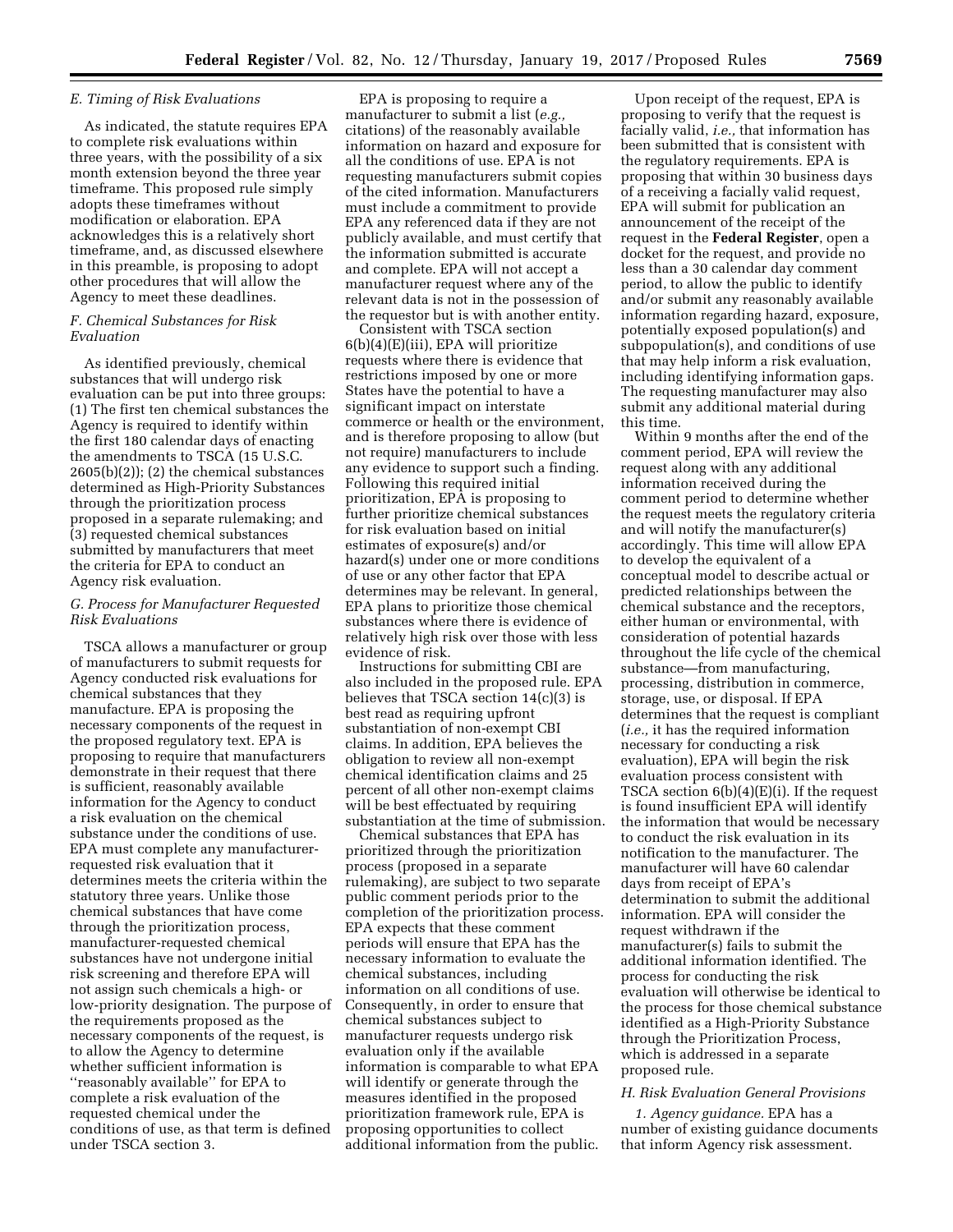EPA has been using risk assessments to characterize the nature and magnitude of health risks to humans and ecological receptors from chemical contaminants and other stressors that may be present in the environment since its inception. Over the years, EPA has worked with the scientific community and other stakeholders to develop a variety of guidance, guidelines, methods and models for use in conducting different kinds of assessments. A compendium of existing Agency guidance related to risk assessments is maintained at *[https://](https://www.epa.gov/risk/risk-assessment-guidelines)  [www.epa.gov/risk/risk-assessment](https://www.epa.gov/risk/risk-assessment-guidelines)[guidelines](https://www.epa.gov/risk/risk-assessment-guidelines)*. A compendium of guidance, databases and models used for assessing pesticide risks is available at *[https://](https://www.epa.gov/pesticide-science-and-assessing-pesticide-risks) [www.epa.gov/pesticide-science-and](https://www.epa.gov/pesticide-science-and-assessing-pesticide-risks)[assessing-pesticide-risks](https://www.epa.gov/pesticide-science-and-assessing-pesticide-risks)*, and information about available predictive models and tools for assessing chemicals under TSCA can be found at *[https://www.epa.gov/tsca-screening](https://www.epa.gov/tsca-screening-tools)[tools](https://www.epa.gov/tsca-screening-tools)*. Each of these Web sites identify and link to a number of written guidance documents, tools and models. Rather than starting anew, EPA intends to take advantage of existing guidance, tools and models that are relevant and available for use in conducting a risk evaluation under this program.

Since the law requires the development of additional ''policies, procedures, and guidance the Administrator determines are necessary'' to carry out the process in TSCA (15 U.S.C. 2625(l)). EPA may also develop additional guidance(s) for risk evaluation in the future.

*2. Categories of chemical substances.*  TSCA provides EPA with authority to take action on categories of chemical substances: groups of chemical substances which are, for example, similar in molecular structure, in physical, chemical, or biological properties, in use, or in mode of entrance into the human body or into the environment. Although the proposed rule most often references ''chemical substances,'' EPA is also proposing to include a clear statement in the regulation that nothing in the proposed rule shall be construed as a limitation on EPA's authority to take action with respect to categories of chemical substances, and that, where appropriate, EPA can prioritize and evaluate categories of chemical substances.

*3. Information and information sources.* As discussed, the timeframe for completing risk evaluation is compressed. For those chemical substances chosen by EPA to undergo the risk evaluation process, EPA expects to only initiate the process when EPA has determined that most of the

information necessary to complete the evaluation is reasonably available, which in most cases means the information already exists. As appropriate, however, EPA will exercise its TSCA information collection, testing, and subpoena authorities, including those under TSCA sections 4, 8, and 11(c) to develop the information needed for a risk evaluation. Pursuant to TSCA section 8(e), the law requires that any person who manufacturers, processes, or distributes in commerce a chemical substance or mixture and who obtains information which supports the conclusion that this substance presents a substantial risk of injury to health or the environment, shall immediately inform the Agency.

To conduct a risk evaluation, EPA will rely on a combination of information, models, screening methods, and accepted science policies, which include defaults, reasonable estimates, and uncertainty factors, in addition to considering information generated from evolving science and technology. EPA expects to obtain scientific advice from the Science Advisory Committee on Chemicals, which the Agency is required to develop and convene under TSCA section 26(o). In compliance with the statute, EPA will work to reduce and replace, to the extent practicable, the use of vertebrate animals in testing chemical substances as outlined in TSCA section 4(h).

### *I. Risk Evaluation Steps*

*1. Scope.* The first step of a risk evaluation is the development of the scope. In compliance with the statute, the scope will identify the conditions of use, hazards, exposures, and any potentially exposed or susceptible subpopulations that the EPA expects to consider. EPA is also proposing to include additional information in the scoping document, including any models, screening methods, and any accepted science policies expected to be used during the risk evaluation. EPA is further proposing to include a conceptual model that will describe the actual or predicted relationships between the chemical substance and the receptors, either human or environmental, with consideration of potential hazards throughout the life cycle of the chemical substance—from manufacturing, processing, distribution in commerce, storage, use, to release or disposal. Also included will be an analysis plan, which will identify the approaches and methods EPA plans to use to assess exposure, effects, and risk, including associated uncertainty and variability, as well as a strategy for

approaching science policy decisions (*e.g.,* defaults or uncertainty factors).

The announced availability of the final scope will be published in the **Federal Register** within six months of the initiation of the risk evaluation. Although not required under the statute, EPA has proposed to provide a draft scope for a 45 calendar day public comment period during this six month period. EPA welcomes all public participation, but specifically encourages commenters to provide information they believe might be missing or may further inform the risk evaluation. That said, EPA expects to use the comment periods during the prioritization process to reduce the likelihood of significant comments on the draft scope. Consequently, the proposed rule makes clear that all comments that could be raised on information and approaches presented in the scope must be presented during this comment period. Any issues related to scope not raised in comments at this time cannot form the basis for an objection or challenge in a future administrative or judicial proceeding. This is a well-established principle of administrative law and practice, see, *e.g.,* Nuclear Energy Institute v. EPA, 373 F.3d 1251, 1290–1291 (D.C. Cir. 2004), and the need for such a provision is reinforced by the statutory deadlines under which EPA must operate for completing TSCA risk evaluations. Note that EPA is not proposing to preclude parties from raising newly discovered information, or from raising issues that could not have been fairly raised during this comment period. Rather, EPA seeks merely to prevent parties from delaying the risk evaluation by withholding information or by providing it piecemeal.

*2. Hazard assessment.* In compliance with TSCA section  $6(b)(4)(F)$ , EPA is proposing that a hazard assessment be conducted on each chemical substance or category. A hazard assessment identifies the types of adverse health or environmental effects that can be caused by exposure to some agent in question, and to characterize the quality and weight of evidence supporting this identification. Hazard Identification is the process of determining whether exposure to a stressor can cause an increase in the incidence of specific adverse health or environmental effects (*e.g.,* cancer, developmental toxicity).

This hazard assessment may include, but may not be limited to, evaluation of the potential toxicity of the chemical substance with respect to cancer, mutation, reproductive, developmental, respiratory, immune, metabolic, and cardiovascular impacts, and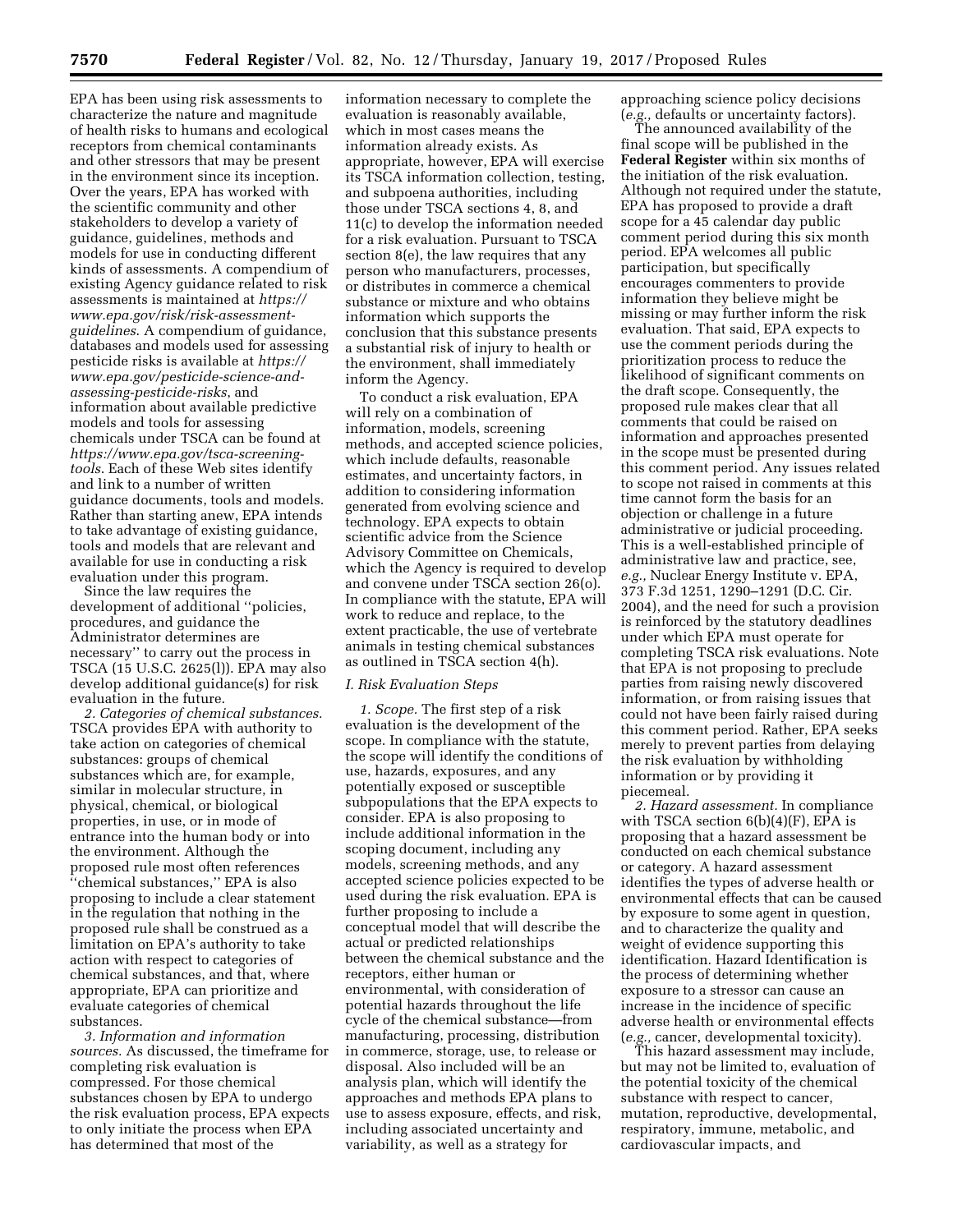neurological impairments. The assessment will evaluate effects at life stage(s) most appropriate for a receptor target. The hazard assessment will consider the dose or concentration and resulting effect or response. Potential information sources that may support the health assessment include but are not limited to: Human epidemiological studies; *in vivo* and/or *in vitro*  laboratory studies; mechanistic or kinetic studies in a variety of test systems, including but not limited to toxicokinetics and toxicodynamics, computational toxicology; data from structure-activity relationships, highthroughput assays, genomic response assays, and ecological field data. Specifically, for human health hazards, the assessment will consider all potentially exposed or susceptible subpopulation(s) identified in the scope and use appropriate combination, if available, of population-based epidemiological studies, information related to geographic location of susceptible subpopulations, models representing health effects to the population, and any other relevant, scientifically valid information or methodology. In an environmental hazard assessment, the relationship between the chemical substance and the occurrence of an ecological response will be evaluated using field or laboratory data, modeling strategies, and species extrapolations.

Where possible, a hazard assessment also will include a dose-response assessment. A dose-response relationship describes how the likelihood and severity of adverse health effects (the responses) are related to the amount and condition of exposure to an agent (the dose provided). The same principles generally apply for studies where the exposure is to a concentration of the agent (*e.g.,* airborne concentrations applied in inhalation exposure studies or water or other media concentrations for ecological exposure studies), and the resulting information is referred to as the concentration-response.

*3. Exposure assessment.* Pursuant to TSCA section 6(b)(4)(F), EPA, where relevant, will take into account the likely duration, intensity, frequency, and number of exposures under the conditions of use in an exposure assessment. An exposure assessment includes some discussion of the size, nature, and types of individuals or populations exposed to the agent, as well as discussion of the uncertainties in this information. Exposure can be measured directly, but more commonly is estimated indirectly through consideration of measured

concentrations in the environment, consideration of models of chemical transport and fate in the environment, and estimates of human intake or environmental exposure over time.

Using reasonably available information, exposures will be estimated (usually quantitatively) for the identified conditions of use. For human health exposure, the assessment would consider all potentially exposed or susceptible subpopulation(s) identified in the scope and utilize any combination, as available, of population-based epidemiological studies, information related to geographic location of susceptible subpopulations, models representing exposures to the population, measurements in human tissues or relevant environmental or exposure media, and any other relevant, scientifically valid information or methodology. In an environmental health exposure assessment, the interaction of the chemical substance with any ecological characteristics identified in the scope will be characterized and evaluated.

*4. Risk characterization.* TSCA requires that a risk evaluation ''integrate and assess available information on hazards and exposures''. (15 U.S.C 2605(b)(4)(F). A risk characterization conveys the risk assessor's judgment as to the nature and presence or absence of risks, along with information about how the risk was assessed, where assumptions and uncertainties still exist, and where policy choices will need to be made. Risk characterization takes place for both human health risk assessments and ecological risk assessments.

In practice, each component of the risk assessment (*e.g.* hazard assessment, dose-response assessment, exposure assessment) has an individual characterization written to carry forward the key findings, assumptions, limitations, and uncertainties. The set of these individual characterizations provide the information basis to write an integrative risk characterization analysis. The final, overall risk characterization thus consists of the individual component characterizations plus an integrative analysis.

Each risk evaluation will quantitatively and/or qualitatively estimate and characterize risk for the identified populations and ecological characteristics under the conditions of use. The risk characterization will also describe whether aggregate or sentinel exposures were considered and provide the evidence and information to support the consideration.

In the risk characterization, EPA will further carry out the obligations under TSCA section 26(h) (15 U.S.C 2625(h)); for example, by assessing uncertainty and variability in each step of the risk evaluation, discussing considerations of data quality such as the reliability, relevance and whether the methods utilized were reasonable and consistent, explaining any assumptions used, and discussing information generated from independent peer review. EPA also may exercise it discretion to include a discussion of any alternative interpretation of results generated from the risk evaluation. For environmental evaluations specifically, EPA plans to include a discussion of the nature and magnitude of the effects, the spatial and temporal patterns of the effects, implications at the individual, species, and community level, and the likelihood of recovery subsequent to exposure to the chemical substance.

*5. Peer review.* For each risk evaluations conducted on chemicals identified pursuant to TSCA section 6(b)(4)(A), EPA will conduct peer reviews using the guidance provided in executive branch peer review directives included in the Office of Management and Budget Final Information Quality Bulletin for Peer Review (OMB Bulletin) (Ref. 22) and the guidance set forth in the EPA Peer Review Handbook (2015) (Ref. 23) or its updates.

The goal of the peer review process is to obtain independent review from experts who have not contributed to its development. According to EPA's peer review policy, peer review of all scientific and technical information that is intended to inform or support Agency decisions is encouraged and expected. Both the EPA Peer Review Handbook and the OMB Bulletin provide standards for when and how to conduct peer review on science documents. The documents do not contemplate that peer review is necessary for every document or risk assessment, but is expected to occur for those documents that have either:

• Influential scientific information: scientific information that the Agency reasonably can determine will have or does have a clear and substantial impact on important public policies or private sector decisions, or

• Highly influential scientific assessment: a subset of influential scientific information that could have a potential impact of more than \$500 million in any year on either the public or private sector or is novel, controversial, or precedent-setting, or has significant interagency interest.

The EPA Peer Review Handbook, first released in 1998 and last updated in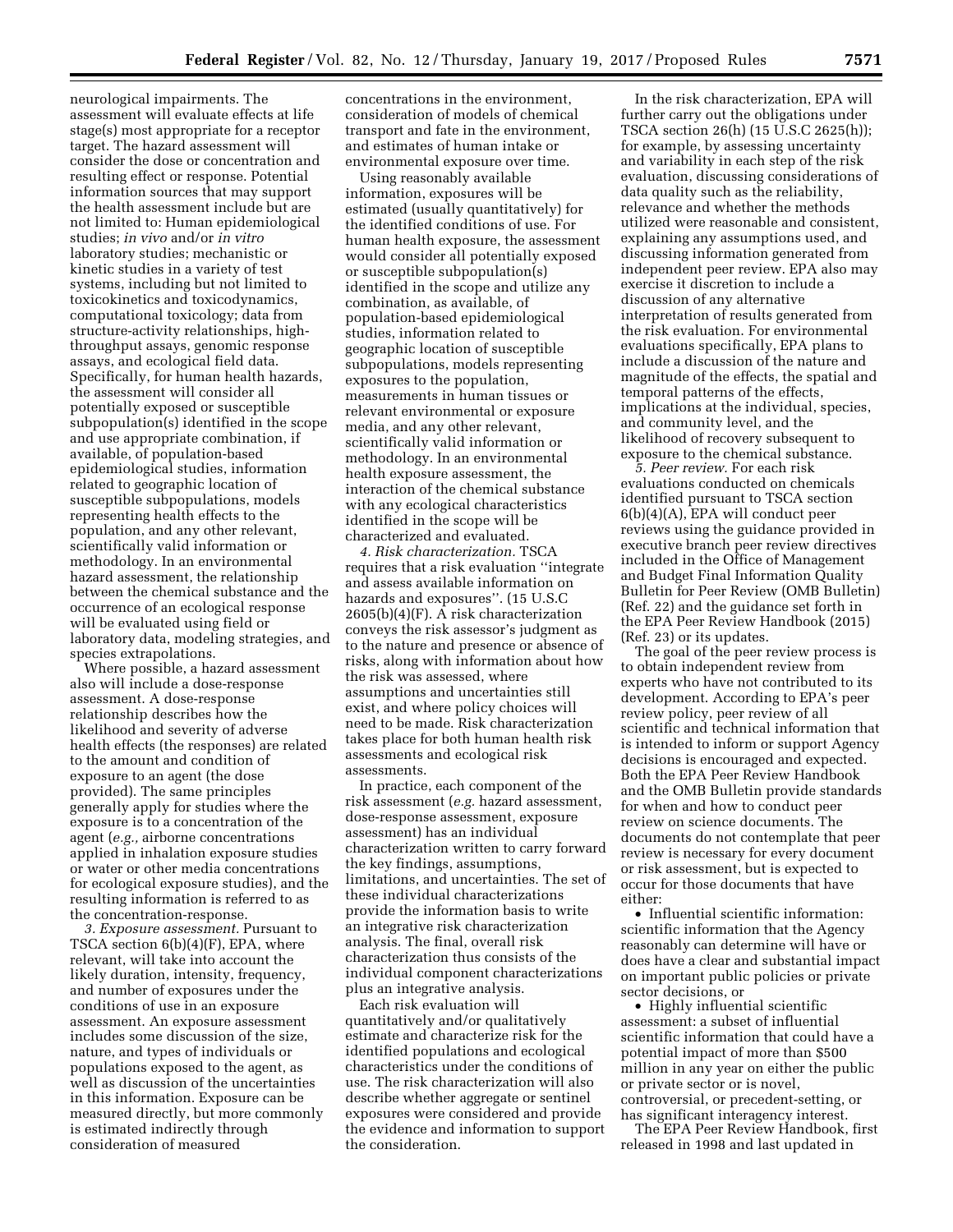2015, has also been instrumental in providing guidance on the methods for conducting peer review at the Agency for the past two decades. According to the Handbook the peer review approach can consist of internal or external reviewers and can range from a letter review, an *ad hoc* expert panel review, review of a journal manuscript by a referred scientific journal, review by an established Federal Advisory Committee (FAC), review by an Agency-appointed special board or commission, or review by the National Academy of Science. Given that this guidance reflects longstanding and well-accepted EPA practices on peer review, and given the public's familiarity with it, the Agency is proposing to continue to rely on that established guidance, rather than attempt to modify it or create some new methodology in this rulemaking. As discussed earlier in this proposal, EPA will identify aspects of the analysis on which peer review will be conducted, and the planned methodologies, as part of the draft scoping document that will undergo public comment for each chemical substance that undergoes risk evaluation. These may include novel models or analyses that warrant an indepth peer review. In addition to any targeted peer review of specific aspects of the analysis, the entire risk assessment will also undergo peer review, as it is important for peer reviewers to consider how the various underlying analyses fit together to produce an integrated risk characterization which will form the basis of an unreasonable risk determination.

The peer review will address aspects of the science underlying the assessment, including, but not limited to hazard assessment, assessment of dose-response, exposure assessment, and risk characterization. Please note, however, EPA will not seek review of any determination as to whether the risks are ''unreasonable'', which is an Agency policy judgement. The purpose of peer review is for independent review of the science underlying the risk assessment, not to evaluate EPA's policy judgments. TSCA expressly reserves to the Agency the final determination of whether risk posed by a chemical substance is "unreasonable." 15 U.S.C 2605(i). EPA nevertheless will include its unreasonable risk judgment as part of the risk evaluation that is subject to public review and comment.

*6. Unreasonable risk determination.*  The final step of a risk evaluation is for the EPA to determine whether the chemical substance presents an unreasonable risk of injury to health or the environment. The EPA may find that

the substance does not present an unreasonable risk of injury to health or the environment under the conditions of use. This will be issued by order, published in the **Federal Register**, and considered to be a final EPA action. Alternatively, the EPA may determine that the substance does present an unreasonable risk under one or more conditions of use, in which case EPA must, pursuant to TSCA section 6(a) (15 U.S.C. 2605(a)), impose requirements to the extent necessary so that the substance no longer presents such risk.

EPA will announce in the **Federal Register** the availability of and solicit public comment on the draft risk evaluation, including the unreasonable risk determination. All comments that could be raised on components of the draft risk evaluation must be presented during this comment period. Any issues not raised during this time will be considered to have been waived, and may not form the basis for an objection or challenge in any subsequent administrative or judicial proceeding.

*7. Additional publically available information.* Pursuant to TSCA section 26(j), EPA will make available: (1) All notices, determinations, findings, consent agreements, and orders; (2) any information required to be provided by the EPA under 15 U.S.C. 2603; (3) a nontechnical summary of the risk evaluation; (4) a list of the studies with the results of the studies, considered in carrying out each risk evaluation; and (5) the final peer review report, including the response to peer review comments.

*8. Reassessment of unreasonable risk determination.* EPA may reassess a final unreasonable risk determination of a chemical substance at any time based on information available to the Agency.

#### **IV. Request for Comments**

While EPA is seeking public comment on all aspects of this proposed rule, there are areas where the Agency specifically requesting public input.

*1. Redefining scientific terms.* EPA received a number of stakeholder comments regarding EPA's approach to defining a number of important terms within this rule. These terms include ''best available science'', ''weight-of-theevidence'', ''sufficiency of information'', ''unreasonable risk'', and ''reasonably available information'' among others. Many of the terms used in the proposed rule are not novel concepts and are already in use and the meaning of which is discussed extensively in existing Agency guidance. For example, extensive descriptions for the phrases ''best available science'', ''weight-of-theevidence'', and ''sufficiency of

information'' can be found in EPA's Risk Characterization Handbook (Ref. 24), and in other existing Agency guidance.

EPA believes further defining these and other terms in the proposed rule is unnecessary and ultimately problematic. These terms have and will continue to evolve with changing scientific methods and innovation. Codifying specific definitions for these phrases in this rule may inhibit the flexibility of the Agency to quickly adapt and implement changing science. The Agency intends to use existing guidance definitions and will update definitions and guidance as necessary.

However, the Agency welcomes public comments regarding the pros and cons of codifying these or other definitions and/or approaches for these or any other terms. EPA encourages commenters to suggest alternative definitions the Agency should consider for codification in this procedural rule. Please explain your views as clearly as possible, providing specific examples to illustrate your concerns and suggest alternate wording, where applicable. EPA is specifically requesting comments on whether EPA should define unreasonable risk in the final rule. If so, acknowledging that the statute precludes consideration of costs and other non-risk factors at this step, what factors should EPA consider in making such a determination.

*2. Margin of exposure.* EPA currently uses a margin-of-exposure (MOE) approach in risk characterization of TSCA risk assessments. Please comment on the strengths and weaknesses of the MOE approach. Are there other approaches (*e.g.* use of hazard indices, use of probabilistic risk assessment) that might better suit the TSCA Risk Evaluation Program? Are there other approaches that provide quantifiable non-cancer risks?

*3. Systematic Review.* While EPA has included a systematic review approach in the past, and intends to continue to do so, please comment on the need for regulatory text prescribing a specific systematic review approach for hazard identification, including the appropriateness of elements that might be included or concerns about codifying an approach.

4. *Manufacturer Requests.* EPA anticipates that some chemical substances prioritized for risk evaluation have been manufactured by persons who possess unpublished information that could impact the chemical's risk determination. For chemical substances prioritized for risk evaluation, the Agency generally expects to exercise, as needed, among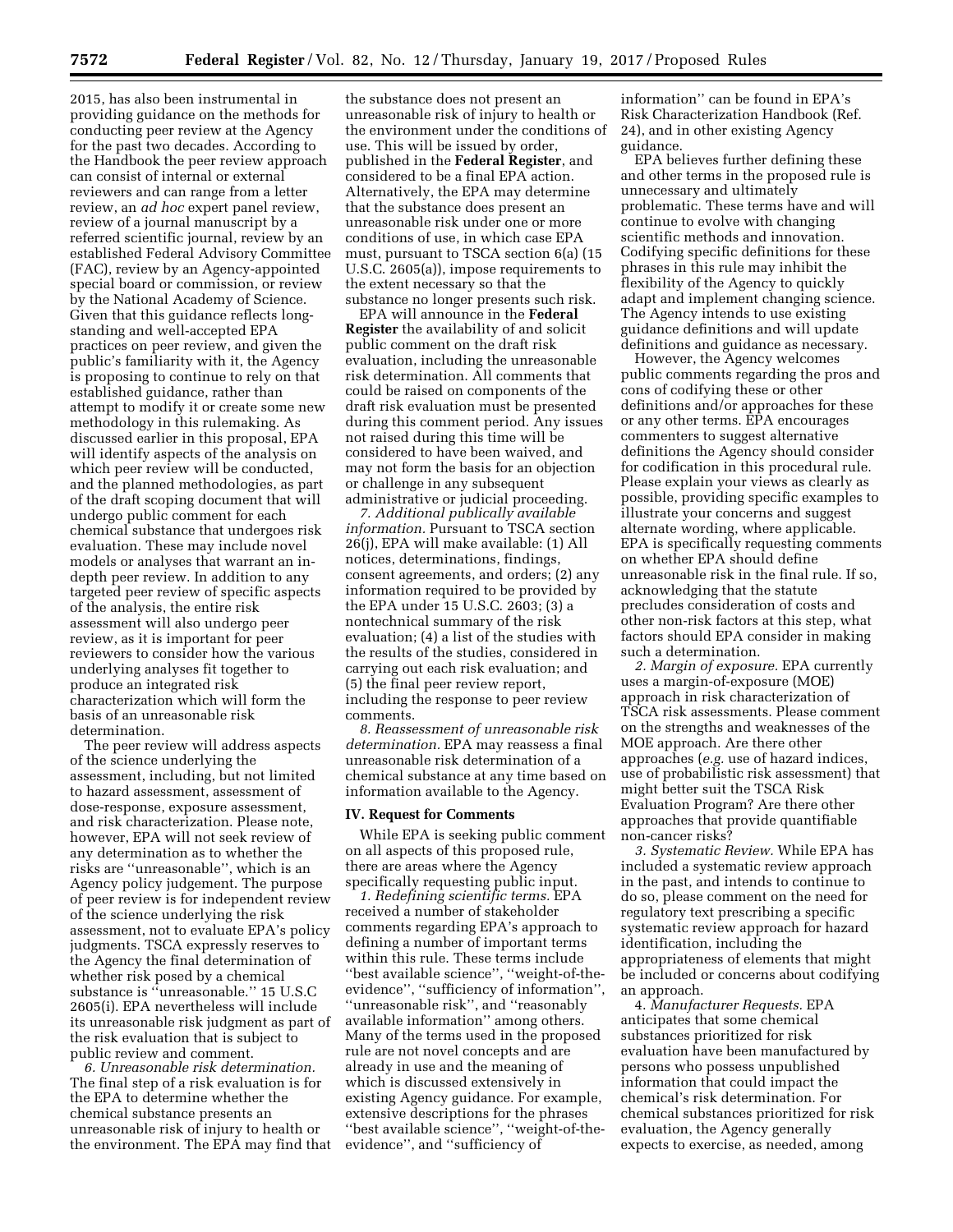other authorities, its informationgathering authority pursuant to 15 U.S.C. 2607(a) and 2607(d), likely very early in the process. EPA is specifically requesting comment on approaches to utilizing its information gathering authorities to assure that EPA has the most complete information to make its risk determination. For example, one option might be to incorporate its 15 U.S.C. 2607(a) and 2607(d) authority into the ''Information and information sources'' section of this rule to allow EPA to require, by notice in the **Federal Register**, manufacturers with information subject to 15 U.S.C.  $2607(a)(2)$  and  $2607(d)$  to submit that information to EPA for use in a risk evaluation. EPA is requesting comment on this option and on any more effective alternative methods to exercise this authority within the rule to assure the completeness of the information relevant to the risk evaluation.

The Agency also anticipates the possibility that one manufacturer requests a risk evaluation but other manufacturers of the same chemical who have not joined in the request also possess relevant unpublished information. For manufacturer requests for risk evaluation, the burden is on the requester to include or reference all information that is necessary for EPA to conduct a risk evaluation. Although EPA could use its data collection authority to access information, including unpublished studies, held by entities other than the requestor, the Agency intends to deny requests for risk evaluation if the requester does not have access to the information necessary for risk evaluation.

5. *Peer Review.* As discussed in both the OMB Bulletin and the EPA Peer Review Handbook, there are specific exemption criteria for information that does not necessitate peer review, even if it might be considered to be influential or highly influential. A number of specific circumstances where peer review is not necessary are discussed in section 3.3 of the EPA Peer Review Handbook. Examples of these circumstances include information involving a health or safety issue where the Agency determines that the dissemination is time-sensitive or if an application of an adequately peerreviewed work product does not depart significantly from its scientific or technical approach. In addition, EPA expects that there will be individual circumstances where a chemical substance is found to not present an unreasonable risk or that findings are similar or the same as other jurisdictions (states or countries) that have reached similar conclusions based

on the same information, such that the Agency could determine that peer review is not necessary for that chemical risk evaluation.

EPA expects that many of the risk evaluations conducted under TSCA will necessitate peer review. In cases in which a chemical substance is determined to present an unreasonable risk, the Agency must promptly move to manage the risk, a circumstance that would typically qualify the assessment as ''influential scientific information'' under current guidance and practice. The Agency also expects that some risk evaluations would also be highly influential scientific assessments, *e.g.,*  contain novel, controversial, or precedent-setting science with significant interagency interest. EPA also expects that peer review will be warranted in many cases where the Agency determines a chemical substance does not present an unreasonable risk. Aspects of the evaluation may qualify as influential scientific information or highly influential scientific assessment, and thus warrant peer review. Other circumstances where the Agency may determine that peer review is warranted could include circumstances where there are existing private sector standards suggesting concern for a given chemical substance, where existing state assessments differ from the EPA evaluation, or where the public has expressed general concern about the chemical substances effects.

As required under the amended TSCA, chemical substances must be prioritized as either low or high. Those categorized as high are subject to a risk evaluation, and those determined to be low are not. The bar for prioritizing a chemical as a low priority as required under the amended TSCA is fairly high. As such, EPA expects that, as an increasing number of chemical risk evaluations are completed, those chemical substances that present risk to human health or the environment will be managed accordingly, leaving an increasing number of chemicals that do not present an unreasonable risk. The Agency questions whether all future risk evaluations warrant peer review.

EPA is specifically requesting public comment on whether there are circumstances where conducting peer review may not be warranted. What circumstances might qualify, and whether the regulatory text should be adjusted to require EPA to make a case by case determination of whether and to what extent, consistent with the EPA Peer Review Handbook, peer review is warranted for the chemical substance undergoing a risk evaluation. In all

cases, the rule would require that this determination, and any peer review activities that are conducted, be documented for each chemical evaluation, starting with the scope document.

*6. Reliance on existing guidance and procedures for conducting risk evaluations.* As discussed in Unit III.G.1., EPA intends to take advantage of existing guidance, tools and models that are relevant and available for use in conducting a risk evaluation under this program. Since each risk evaluation is based on the specific circumstances surrounding the chemical being assessed, EPA has not attempted to codify any specific guidance, method or model. EPA believes that this is necessary to ensure that there is flexibility to address potentially unique circumstances on a chemical basis. EPA is interested in your comments about this approach, and where there is any existing guidance that may be of particular interest for consideration in conducting these risk evaluations. Additionally, EPA asks if the current guidance documents are sufficient and whether there are additional guidance documents that should be relevant but may not be on the lists available on EPA's Web site (*[https://www.epa.gov/](https://www.epa.gov/risk/risk-assessment-guidelines)  [risk/risk-assessment-guidelines](https://www.epa.gov/risk/risk-assessment-guidelines)*). Finally, should EPA consider requiring that a list of appropriate guidance documents be included on a case-bycase basis as part of the scoping document that undergoes public review and comment.

*7. Interagency collaboration.* As discussed in Unit III.B., EPA is committed to ensuring there is interagency engagement and dialogue throughout its risk evaluation process, and has chosen not the limit the potential interagency collaboration by proposing to codify any particular process. EPA is concerned that imposing a single, pre-determined consultation step might lead to an overly bureaucratic process that could limit or complicate ongoing collaboration efforts, and so is not proposing to codify any particular process in this regulation. However, EPA is requesting specific public comment on whether codifying this collaboration at a specific point in the regulation is necessary.

### **V. References**

The following is a listing of the documents that are specifically referenced in this document. The docket includes these documents and other information considered by EPA, including documents that are referenced within the documents that are included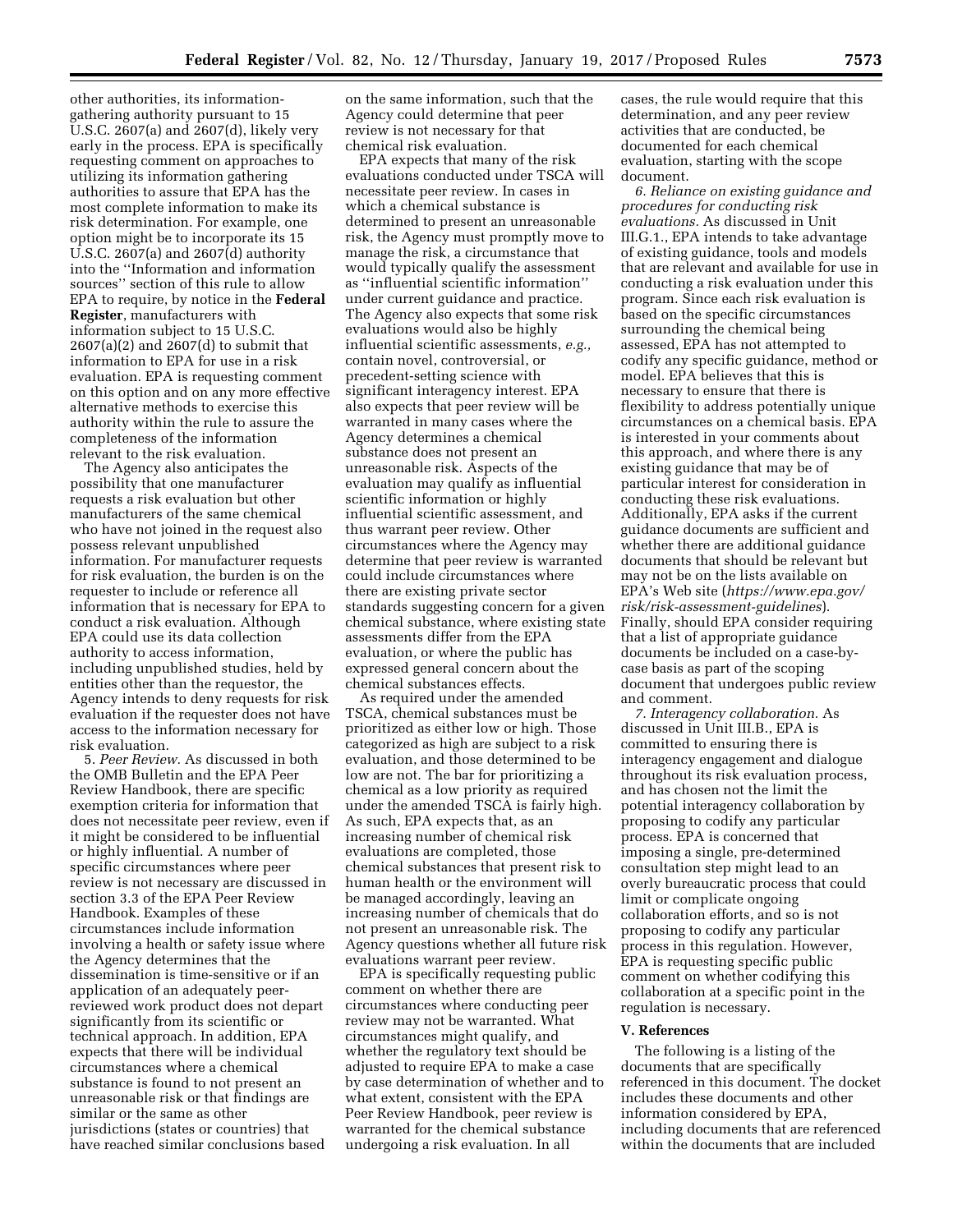in the docket, even if the referenced document is not physically located in the docket. For assistance in locating these other documents, please consult the technical person listed under **FOR FURTHER INFORMATION CONTACT**.

- 1. USEPA. Information Collection Request (ICR) for the Proposed Rule: Procedures for Chemical Risk Evaluation Under TSCA. EPA ICR No.: 2559.01 and OMB No. 2070—[NEW].
- 2. EPA. TSCA Work Plan Chemical Assessments: 2014 Update-Final. Office of Pollution Prevention and Toxics. October 2014. *[https://www.epa.gov/sites/](https://www.epa.gov/sites/production/files/2015-01/documents/tsca_work_plan_chemicals_2014_update-final.pdf)  [production/files/2015-01/documents/](https://www.epa.gov/sites/production/files/2015-01/documents/tsca_work_plan_chemicals_2014_update-final.pdf) tsca*\_*work*\_*plan*\_*[chemicals](https://www.epa.gov/sites/production/files/2015-01/documents/tsca_work_plan_chemicals_2014_update-final.pdf)*\_*2014*\_ *[update-final.pdf](https://www.epa.gov/sites/production/files/2015-01/documents/tsca_work_plan_chemicals_2014_update-final.pdf)*.
- 3. National Research Council. Science and Decisions: Advancing Risk Assessment. The National Academies Press. Washington, DC 2009. *[http://](http://www.nap.edu/catalog.php?record_id=12209)  [www.nap.edu/catalog.php?record](http://www.nap.edu/catalog.php?record_id=12209)*\_ *[id=12209](http://www.nap.edu/catalog.php?record_id=12209)*.
- 4. EPA. Guidelines for Carcinogen Risk Assessment. Risk Assessment Forum, Washington, DC. EPA/630/P–03/001F. Washington, DC 2005. *[https://](https://www.epa.gov/sites/production/files/2013-09/documents/cancer_guidelines_final_3-25-05.pdf) [www.epa.gov/sites/production/files/](https://www.epa.gov/sites/production/files/2013-09/documents/cancer_guidelines_final_3-25-05.pdf) [2013-09/documents/cancer](https://www.epa.gov/sites/production/files/2013-09/documents/cancer_guidelines_final_3-25-05.pdf)*\_*guidelines*\_ *final*\_*[3-25-05.pdf](https://www.epa.gov/sites/production/files/2013-09/documents/cancer_guidelines_final_3-25-05.pdf)*.
- 5. EPA. Guidelines for Carcinogen Risk Assessment, Review Draft, CEA–F–0644, Office of Research and Development. Washington, DC 1999. *[http://](http://cfpub.epa.gov/ncea/raf/cancer.cfm)  [cfpub.epa.gov/ncea/raf/cancer.cfm](http://cfpub.epa.gov/ncea/raf/cancer.cfm)*.
- 6. EDSTAC. Endocrine Disruptor Screening and Testing Advisory Committee, Final Report, Volume I–II. Washington, DC 1998. *[http://www.epa.gov/scipoly/](http://www.epa.gov/scipoly/oscpendo/pubs/edspoverview/finalrpt.htm)  [oscpendo/pubs/edspoverview/](http://www.epa.gov/scipoly/oscpendo/pubs/edspoverview/finalrpt.htm) [finalrpt.htm](http://www.epa.gov/scipoly/oscpendo/pubs/edspoverview/finalrpt.htm)*.
- 7. EPA. Endocrine Disruptor Screening Program; Weight-of-Evidence: Evaluating Results of EDSP Tier 1 Screening to Identify the Need for Tier 2 Testing, Washington, DC 2011. *[https://](https://www.regulations.gov/document?D=EPA-HQ-OPPT-2010-0877-0021) [www.regulations.gov/document?D=EPA-](https://www.regulations.gov/document?D=EPA-HQ-OPPT-2010-0877-0021)[HQ-OPPT-2010-0877-0021](https://www.regulations.gov/document?D=EPA-HQ-OPPT-2010-0877-0021)*.
- 8. EPA. Framework for Metals Risk Assessment of the Office of the Science Advisor, Risk Assessment Forum. Washington, DC March 2007.
- 9. National Research Council. Risk Assessment in the Federal Government: Managing the Process. The National Academies Press. Washington, DC 1983. *[http://www.nap.edu/](http://www.nap.edu/openbook.php?isbn=0309033497) [openbook.php?isbn=0309033497](http://www.nap.edu/openbook.php?isbn=0309033497)*.
- 10. National Research Council. Science and Judgment in Risk Assessment. The National Academies Press. Washington, DC 1994. *[http://www.nap.edu/](http://www.nap.edu/catalog.php?record_id=2125)  [catalog.php?record](http://www.nap.edu/catalog.php?record_id=2125)*\_*id=2125*.
- 11. National Research Council. Understanding Risk: Informing Decisions in a Democratic Society. The National Academies Press. Washington, DC 1996. *[http://www.nap.edu/](http://www.nap.edu/openbook.php?isbn=030905396X) [openbook.php?isbn=030905396X](http://www.nap.edu/openbook.php?isbn=030905396X)*.
- 12. National Research Council. Toxicity Testing in the 21st Century: A Vision and a Strategy. The National Academies Press. Washington, DC 2007. *[http://](http://www.nap.edu/catalog.php?record_id=11970) [www.nap.edu/catalog.php?record](http://www.nap.edu/catalog.php?record_id=11970)*\_ *[id=11970](http://www.nap.edu/catalog.php?record_id=11970)*.
- 13. National Research Council. Phthalates and Cumulative Risk Assessment: The Tasks Ahead. National Academy Press. Washington, DC 2008. *[http://](http://www.nap.edu/catalog.php?record_id=12528)  [www.nap.edu/catalog.php?record](http://www.nap.edu/catalog.php?record_id=12528)*\_ *[id=12528](http://www.nap.edu/catalog.php?record_id=12528)*.
- 14. USEPA. Policy on Evaluating Health Risks to Children. 1995. *[https://](https://www.epa.gov/sites/production/files/2014-05/documents/1995_childrens_health_policy_statement.pdf) [www.epa.gov/sites/production/files/](https://www.epa.gov/sites/production/files/2014-05/documents/1995_childrens_health_policy_statement.pdf) [2014-05/documents/1995](https://www.epa.gov/sites/production/files/2014-05/documents/1995_childrens_health_policy_statement.pdf)*\_*childrens*\_ *health*\_*policy*\_*[statement.pdf](https://www.epa.gov/sites/production/files/2014-05/documents/1995_childrens_health_policy_statement.pdf)*.
- 15. USEPA. Guidelines for Developmental Toxicity Risk Assessment. EPA/600/FR– 91/001. Risk Assessment Forum. Washington, DC 1991. *[http://](http://cfpub.epa.gov/ncea/cfm/recordisplay.cfm?deid=23162)  [cfpub.epa.gov/ncea/cfm/](http://cfpub.epa.gov/ncea/cfm/recordisplay.cfm?deid=23162)  [recordisplay.cfm?deid=23162](http://cfpub.epa.gov/ncea/cfm/recordisplay.cfm?deid=23162)*.
- 16. USEPA. Guide to Considering Children's Health When Developing EPA Actions: Implementing Executive Order 13045 and EPA's Policy on Evaluating Health Risks to Children. Office of Policy, Economics and Innovation. Washington, DC 2006. *[http://yosemite.epa.gov/ochp/](http://yosemite.epa.gov/ochp/ochpweb.nsf/content/ADPguide.htm/$File/EPA_ADP_Guide_508.pdf) [ochpweb.nsf/content/ADPguide.htm/](http://yosemite.epa.gov/ochp/ochpweb.nsf/content/ADPguide.htm/$File/EPA_ADP_Guide_508.pdf)  [\\$File/EPA](http://yosemite.epa.gov/ochp/ochpweb.nsf/content/ADPguide.htm/$File/EPA_ADP_Guide_508.pdf)*\_*ADP*\_*Guide*\_*508.pdf*.
- 17. USEPA. Guidance on Selecting Age Groups for Monitoring and Assessing Childhood Exposures to Environmental Contaminants. Final. EPA/630/P–03/ 003F. Risk Assessment Forum. Washington, DC 2005. *[http://](http://www.epa.gov/raf/publications/guidance-on-selecting-age-groups.htm)  [www.epa.gov/raf/publications/guidance](http://www.epa.gov/raf/publications/guidance-on-selecting-age-groups.htm)[on-selecting-age-groups.htm](http://www.epa.gov/raf/publications/guidance-on-selecting-age-groups.htm)*.
- 18. USEPA. Supplemental Guidance for Assessing Susceptibility from Early-Life Exposure to Carcinogens. EPA/630/R– 03/003F. Risk Assessment Forum. Washington, DC 2005. *[http://](http://www.epa.gov/ttn/atw/childrens_supplement_final.pdf)  [www.epa.gov/ttn/atw/childrens](http://www.epa.gov/ttn/atw/childrens_supplement_final.pdf)*\_ *[supplement](http://www.epa.gov/ttn/atw/childrens_supplement_final.pdf)*\_*final.pdf*.
- 19. USEPA. A Framework for Assessing Health Risk of Environmental Exposures to Children. Final. EPA/600/R–05/093F. Office of Research and Development, National Center for Environmental Assessment. Washington, DC 2006. *[http://cfpub.epa.gov/ncea/cfm/](http://cfpub.epa.gov/ncea/cfm/recordisplay.cfm?deid=158363) [recordisplay.cfm?deid=158363](http://cfpub.epa.gov/ncea/cfm/recordisplay.cfm?deid=158363)*.
- 20. USEPA. Exposure Factors Handbook. EPA/600/R–090/052F. Office of Research and Development, National Center for Environmental Assessment. Washington, DC 2011. *[https://cfpub.epa.gov/ncea/](https://cfpub.epa.gov/ncea/risk/recordisplay.cfm?deid=236252) [risk/recordisplay.cfm?deid=236252](https://cfpub.epa.gov/ncea/risk/recordisplay.cfm?deid=236252)*.
- 21. USEPA. Framework for Human Health Risk Assessment to Inform Decision Making. EPA/100/R–14/001. Office of the Science Advisor, Risk Assessment Forum. 2014. *[https://archive.epa.gov/](https://archive.epa.gov/raf/web/pdf/hhra-framework-final-2014.pdf)  [raf/web/pdf/hhra-framework-final-](https://archive.epa.gov/raf/web/pdf/hhra-framework-final-2014.pdf)[2014.pdf](https://archive.epa.gov/raf/web/pdf/hhra-framework-final-2014.pdf)*.
- 22. Office of Management and Budget Final Information Quality Bulletin for Peer Review.
- 23. USEPA. Peer Review Handbook. 3rd ed. EPA/100/B–06/002. Science Policy Council. Washington, DC 2006. *[https://](https://www.epa.gov/osa/peer-review-handbook-4th-edition-2015) [www.epa.gov/osa/peer-review-handbook-](https://www.epa.gov/osa/peer-review-handbook-4th-edition-2015)[4th-edition-2015](https://www.epa.gov/osa/peer-review-handbook-4th-edition-2015)*.
- 24. Risk Characterization Handbook. Science Policy Council Handbook: Risk Characterization, EPA 100–B–00–002, Washington, DC December 2000. *[https://](https://www.epa.gov/risk/risk-characterization-handbook)  [www.epa.gov/risk/risk-characterization](https://www.epa.gov/risk/risk-characterization-handbook)[handbook](https://www.epa.gov/risk/risk-characterization-handbook)*.

# **VI. Statutory and Executive Order Reviews**

Additional information about these statutes and Executive Orders can be found at *[http://www2.epa.gov/laws](http://www2.epa.gov/laws-regulations/laws-and-executive-orders)[regulations/laws-and-executive-orders](http://www2.epa.gov/laws-regulations/laws-and-executive-orders)*.

*A. Executive Order 12866: Regulatory Planning and Review and Executive Order 13563: Improving Regulation and Regulatory Review* 

This action is a significant regulatory action that was submitted to the Office of Management and Budget (OMB) for review under Executive Orders 12866 (58 FR 51735, October 4, 1993) and 13563 (76 FR 3821, January 21, 2011). Any changes made in response to OMB recommendations have been documented in the docket.

# *B. Paperwork Reduction Act (PRA)*

The information collection activities associated with this proposed rule have been submitted to OMB for review and approval under the PRA, 44 U.S.C. 3501 *et seq.* Specifically, EPA has prepared an ICR to estimate the potential burden and costs associated with the proposed requirements for submitting a request for an Agency-conducted risk evaluation on a particular chemical substance. The ICR, which is available in the docket, has been assigned the EPA ICR number 2559.01. You can find a copy of the ICR in the docket for this proposed rule (Ref. 1), and it is briefly summarized here. *Respondents/affected entities:* 

Manufacturers (including importers).

*Respondent's obligation to respond:*  Optional, *i.e.,* needed only if they are requesting an EPA-conducted risk evaluation for a particular chemical substance.

*Estimated number of respondents:* 10. *Frequency of response:* On occasion. *Total estimated annual burden:* 960.3 hours. Burden is defined in 5 CFR 1320.3(b).

*Total estimated annual cost:* \$69,353 for burden hours. There are no M&O costs.

An agency may not conduct or sponsor, and a person is not required to respond to a collection of information unless it displays a currently valid OMB control number. The OMB control numbers for the EPA's regulations in 40 CFR are listed in 40 CFR part 9.

Submit your comments on the Agency's need for this information, the accuracy of the provided burden estimates, and any suggested methods for minimizing respondent burden to EPA using the docket identified at the beginning of this proposed rule. You may also send your ICR-related comments to OMB's Office of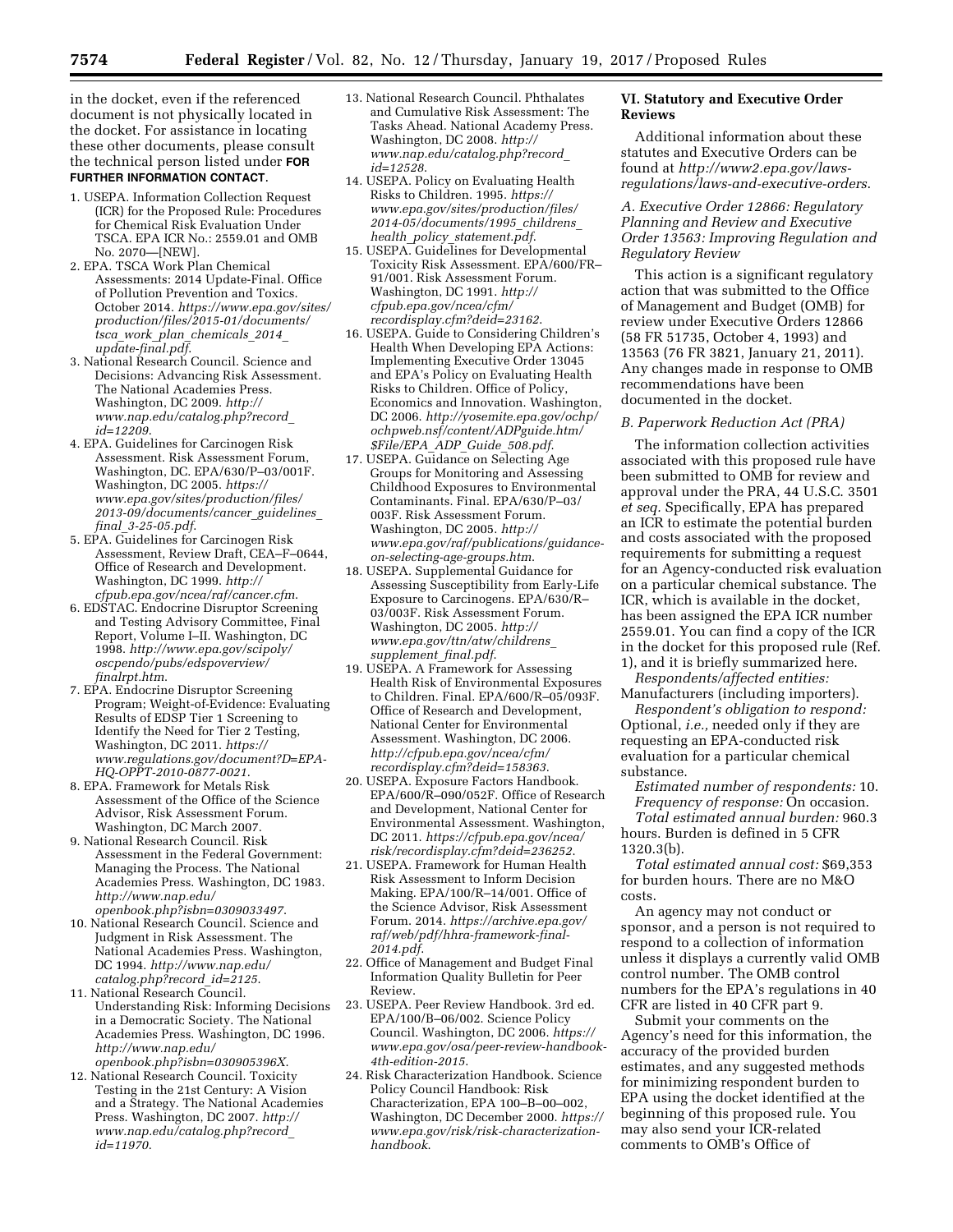Information and Regulatory Affairs via email to *oira*\_*[submission@omb.eop.gov](mailto:oira_submission@omb.eop.gov)*, Attention: Desk Officer for the EPA. Since OMB is required to make a decision concerning the ICR between 30 and 60 calendar days after receipt, OMB must receive comments no later than February 21, 2017. Any ICR-related comments will be addressed with the final rule.

# *C. Regulatory Flexibility Act (RFA)*

EPA certifies under section 605(b) of the RFA, 5 U.S.C. 601 *et seq.,* that this action will not have a significant economic impact on a substantial number of small entities. Although this proposed rule primarily addresses internal EPA procedures and activities associated with conducting risk evaluations for chemical substances as required by TSCA, EPA is also proposing the process and content requirements for a manufacturer (including importer) to request that EPA conduct a risk evaluation on a particular chemical substance. EPA has determined that the process and content requirements proposed will have minimal impact on an entity, regardless of size, because there is no mandate for them to make such a request, and the information they must provide should they decide to make such a request, which involves basic information about the chemical substance and the manufacturer's reasons for requesting the EPA-conducted risk evaluation on that chemical substance, should be readily available to the manufacturer. Estimated potential burden and costs are presented in the ICR (Ref. 1).

#### *D. Unfunded Mandates Reform Act (UMRA)*

This action does not contain any unfunded mandate as described in UMRA, 2 U.S.C. 1531–1538, and does not significantly or uniquely affect small governments. The action imposes no enforceable duty on any state, local or tribal governments or the private sector.

# *E. Executive Order 13132: Federalism*

This action does not have federalism implications as specified in Executive Order 13132 (64 FR 43255, August 10, 1999). It will not have substantial direct effects on the states, on the relationship between the national government and the states, or on the distribution of power and responsibilities among the various levels of government.

# *F. Executive Order 13175: Consultation and Coordination With Indian Tribal Governments*

This action does not have tribal implications as specified in Executive Order 13175 (65 FR 67249, November 9, 2000). It will not have substantial direct effects on one or more Indian tribes, on the relationship between the Federal Government and Indian tribes, or on the distribution of power and responsibilities between the Federal Government and Indian tribes. Thus, Executive Order 13175 does not apply to this action.

# *G. Executive Order 13045: Protection of Children From Environmental Health Risks and Safety Risks*

The EPA interprets Executive Order 13045 (62 FR 19885, April 23, 1997) as applying only to those regulatory actions that concern environmental health or safety risks that the EPA has reason to believe may disproportionately affect children, per the definition of ''covered regulatory action'' in section 2–202 of the Executive Order. This action is not subject to Executive Order 13045 because it does not concern an environmental health risk or safety risk.

# *H. Executive Order 13211: Actions Concerning Regulations That Significantly Affect Energy Supply, Distribution, or Use*

This action is not a ''significant energy action'' as defined in Executive Order 13211 (66 FR 28355, May 22, 2001), because it is not likely to have a significant adverse effect on the supply, distribution or use of energy.

# *I. National Technology Transfer and Advancement Act (NTTAA)*

This action does not involve any technical standards, and is therefore not subject to considerations under NTTAA section 12(d), 15 U.S.C. 272 note.

# *J. Executive Order 12898: Federal Actions To Address Environmental Justice in Minority Populations and Low-Income Populations*

This action does not establish an environmental health or safety standard, and is therefore not is not subject to environmental justice considerations under Executive Order 12898 (59 FR 7629, February 16, 1994). This is procedural rule that will not affect the level of protection provided to human health or the environment.

### **List of Subjects in 40 CFR Part 702**

Environmental protection, Chemicals, Chemical Substance, Hazardous substances, Health and safety, Risk Evaluation.

Dated: January 12, 2017, **Gina McCarthy,** 

# *Administrator.*

Therefore, it is proposed that 40 CFR chapter I, subchapter R, be amended as follows:

### **PART 702—GENERAL PRACTICES AND PROCEDURES**

■ 1. The authority citation for part 702 is revised to read as follows:

**Authority:** 15 U.S.C. 2605 and 2619.

■ 2. Add subpart B to part 702 to read as follows:

### **Subpart B—Procedures for Chemical Substance Risk Evaluations**

- Sec.<br>702.31 General provisions.
- 702.33 Definitions.
- 702.35 Chemical substances designated for risk evaluation.
- 702.37 Submission of manufacturer
- requests for risk evaluations.
- 702.39 Evaluation requirements.
- 702.41 Risk characterization and peer review procedures.
- 702.43 Unreasonable risk determination.
- 702.45 Risk Evaluation timeframes and
- actions.

702.47 Publically available information.

#### **§ 702.31 General provisions.**

(a) *Purpose.* This subpart establishes the EPA process for conducting a risk evaluation to determine whether a chemical substance presents an unreasonable risk of injury to health or the environment as required under TSCA section 6(b)(4)(B) (15 U.S.C. 2605(b)(4)(B)).

(b) *Scope.* These regulations establish the general procedures, key definitions, and timelines EPA will use in a risk evaluation conducted pursuant to TSCA section 6(b) (15 U.S.C. 2605(b)).

(c) *Applicability.* The requirements of this part apply to all chemical substance risk evaluations initiated pursuant to TSCA section 6(b) (15 U.S.C. 2605(b)).

(d) *Enforcement.* Submission to EPA of inaccurate, incomplete, or misleading information by a manufacturer pursuant to a risk evaluation conducted pursuant to 15 U.S.C. 2605 $(b)(4)(B)$  is a prohibited act under 15 U.S.C. 2614, subject to penalties under 15 U.S.C. 2615 and Title 18 of the U.S. Code.

## **§ 702.33 Definitions.**

All definitions in TSCA apply to this subpart. In addition the following definitions apply:

*Act* means the Toxic Substances Control Act, as amended (15 U.S.C. 2601 *et seq.*).

*Aggregate exposure* means the combined exposures to an individual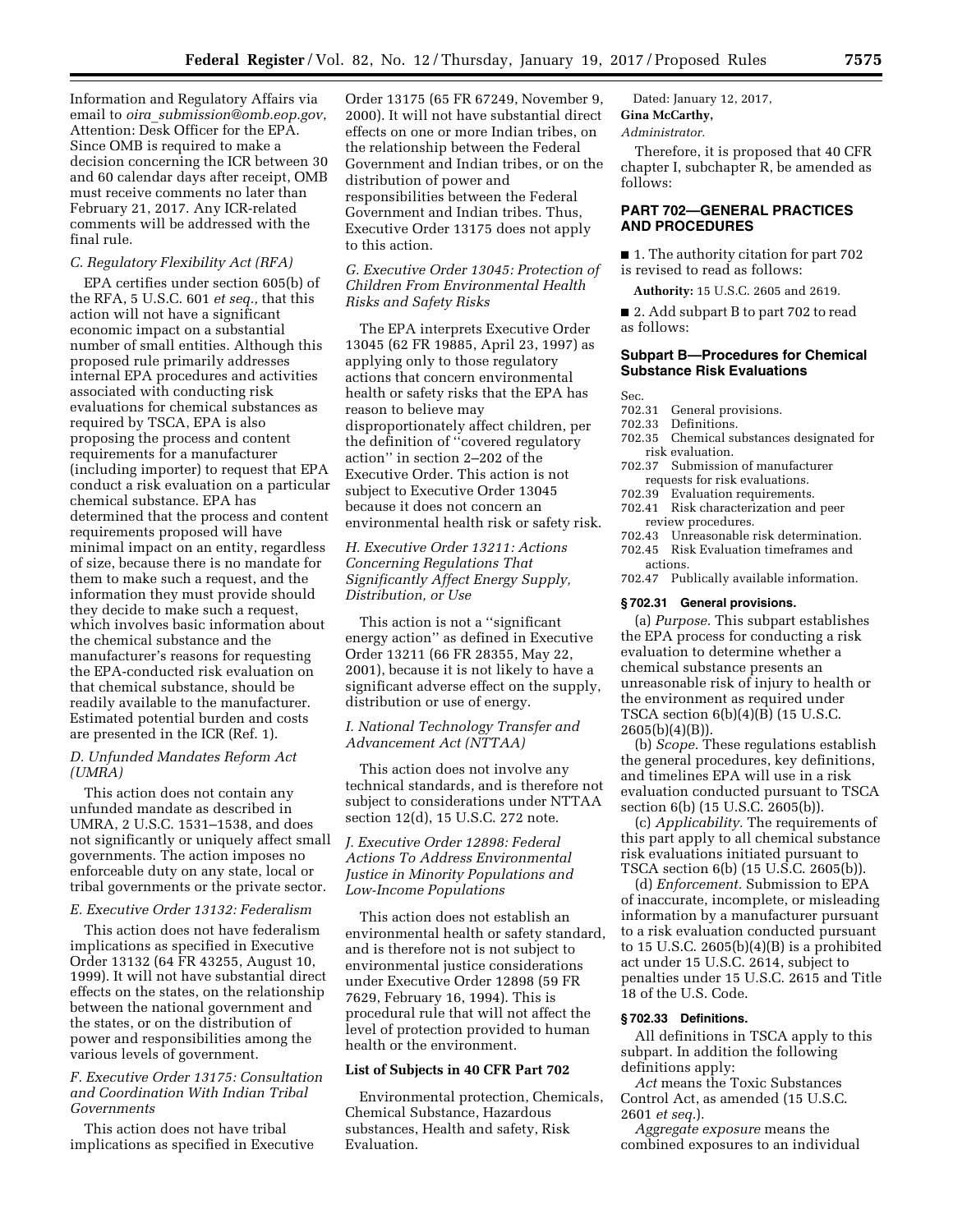from a single chemical substance across multiple routes and across multiple pathways.

*EPA* means the U.S. Environmental Protection Agency.

*Pathways* means the mode through which one is exposed to a chemical substance, including but not limited to: Food, water, soil, and air.

*Potentially exposed or susceptible subpopulation* means a group of individuals within the general population identified by the Agency who, due to either greater susceptibility or greater exposure, may be at greater risk than the general population of adverse health effects from exposure to a chemical substance or mixture, including but not limited to, infants, children, pregnant women, workers, or the elderly. EPA may identify a susceptible subpopulation in an individual risk evaluation upon consideration of various intrinsic (*e.g.,*  life stage, reproductive status, age, gender, genetic traits) or acquired (*e.g.,*  pre-existing disease, geography, workplace) characteristics that may affect exposure or modify the risk of illness or disease.

*Reasonably available information*  means existing information that EPA possesses or can reasonably obtain and synthesize for use in risk evaluations, considering the deadlines specified in TSCA section 6(b)(4)(G) for completing such evaluation.

*Routes* means the particular manner which a chemical substance may contact the body, including absorption via ingestion, inhalation, or dermally (integument).

*Sentinel exposure* means the exposure(s) of greatest significance, which may be the plausible maximum exposure to an individual, population (or subpopulation), or the environment to the chemical substance of interest (or any combination thereof).

*Uncertainty* means the imperfect knowledge or lack of precise knowledge either for specific values of interest or in the description of a system.

*Variability* means the inherent natural variation, diversity, and heterogeneity across time and/or space or among individuals within a population.

#### **§ 702.35 Chemical substances designated for risk evaluation.**

(a) *Chemical Substances Undergoing Risk Evaluation.* A risk evaluation for a chemical substance designated by the Agency as a High-Priority Substance pursuant to the prioritization process described in subpart A, identified under 15 U.S.C. 2605(b)(2)(A), or initiated at the request of a manufacturer or manufacturers under 40 CFR 702.37,

will be conducted in accordance with this part, except that risk evaluations that are initiated prior to the effective date of this rule will be conducted in accordance with this part to the maximum extent practicable.

(b) *Percentage Requirements.* The Agency will ensure that, of the number of chemical substances that undergo risk evaluation under 15 U.S.C.  $2605(b)(4)(C)(i)$ , the number of chemical substances undergoing risk evaluation under 15 U.S.C. 2605(b)(4)(C)(ii) is not less than 25%, if sufficient requests that comply with 40 CFR 702.37 are made by manufacturers, and not more than 50%.

(c) *Manufacturer Requests for Work Plan Chemical Substances.*  Manufacturer requests for risk evaluations, described in 40 CFR 702.35(a), for chemical substances that are drawn from the 2014 update of the TSCA Work Plan for Chemical Assessments or its relevant and applicable successor document will be granted at the discretion of the Agency. Such evaluations are not subject to the percentage requirements in 40 CFR 702.35(b).

### **§ 702.37 Submission of manufacturer requests for risk evaluations.**

(a) *General Provision.* Any request for EPA to conduct a risk evaluation on a chemical substance pursuant to this part must comply with all the procedures and criteria in this section to be eligible to be granted by EPA. A request will meet EPA's criteria if the request includes or references all the information that is necessary for EPA to conduct a risk evaluation addressing all the circumstances that constitute conditions of use of the chemical substance within the meaning of TSCA section 3 (*i.e.,* all circumstances under which the chemical substance is intended, known, or reasonably foreseen to be manufactured, processed, distributed in commerce, used, or disposed of).

(b) *Method for Submission.* One or more manufacturers of a chemical substance can request that EPA conduct a risk evaluation on the chemical substance by providing all the following information:

(1) Name, mailing address, and contact information of the entity (or entities) submitting the request. If more than one manufacturer submits the request, all individual manufacturers must provide their contact information.

(2) Full information on the chemical identity of the chemical substance that is the subject of the request. At a minimum, this includes, all known names of the chemical substance, including common or trades names,

chemical identity, CAS number, and molecular structure of the chemical substance.

(3) A complete list of the reasonably available information that is consistent with the standards in TSCA section 26(h) and that is relevant to whether the chemical substance presents an unreasonable risk of injury to health or the environment. The list must be accompanied by an explanation as to why such information is adequate to permit EPA to complete a risk evaluation addressing all the circumstances that constitute conditions of use of the chemical substance within the meaning of TSCA section 3 (*i.e.,* all circumstances under which the chemical substance is intended, known, or reasonably foreseen to be manufactured, processed, distributed in commerce, used, or disposed of). The request need not include copies of the information; citations are sufficient. The request must include or reference all reasonably available information on the health and environment hazard(s) of the chemical substance, health and environmental exposure(s), and exposed population(s). At a minimum this must include information relevant to the following:

(i) The chemical substance's hazard and exposure potential;

(ii) The chemical substance's persistence and bioaccumulation;

(iii) Potentially exposed or susceptible subpopulations they believe to be relevant and that EPA should evaluate in the risk evaluation;

(iv) Whether there is any storage of the chemical substance near significant sources of drinking water;

(v) The chemical substance's conditions of use or significant changes in conditions of use;

(vi) The chemical substance's production volume or significant changes in production volume; and

(vii) Any other information relevant to the risks potentially presented by the chemical substance.

(4) The request must include a commitment to provide to EPA any referenced information upon request. In addition, if the manufacturer previously conducted its own risk assessment of the chemical substance, or possesses or can reasonably obtain any other preexisting risk assessment, the request must include a commitment to provide such assessments to EPA upon request.

(5) A signed certification that all information contained in the request is accurate and complete, as follows:

I certify under penalty of law that this document and all attachments were prepared under my direction or supervision and the information contained therein, to the best of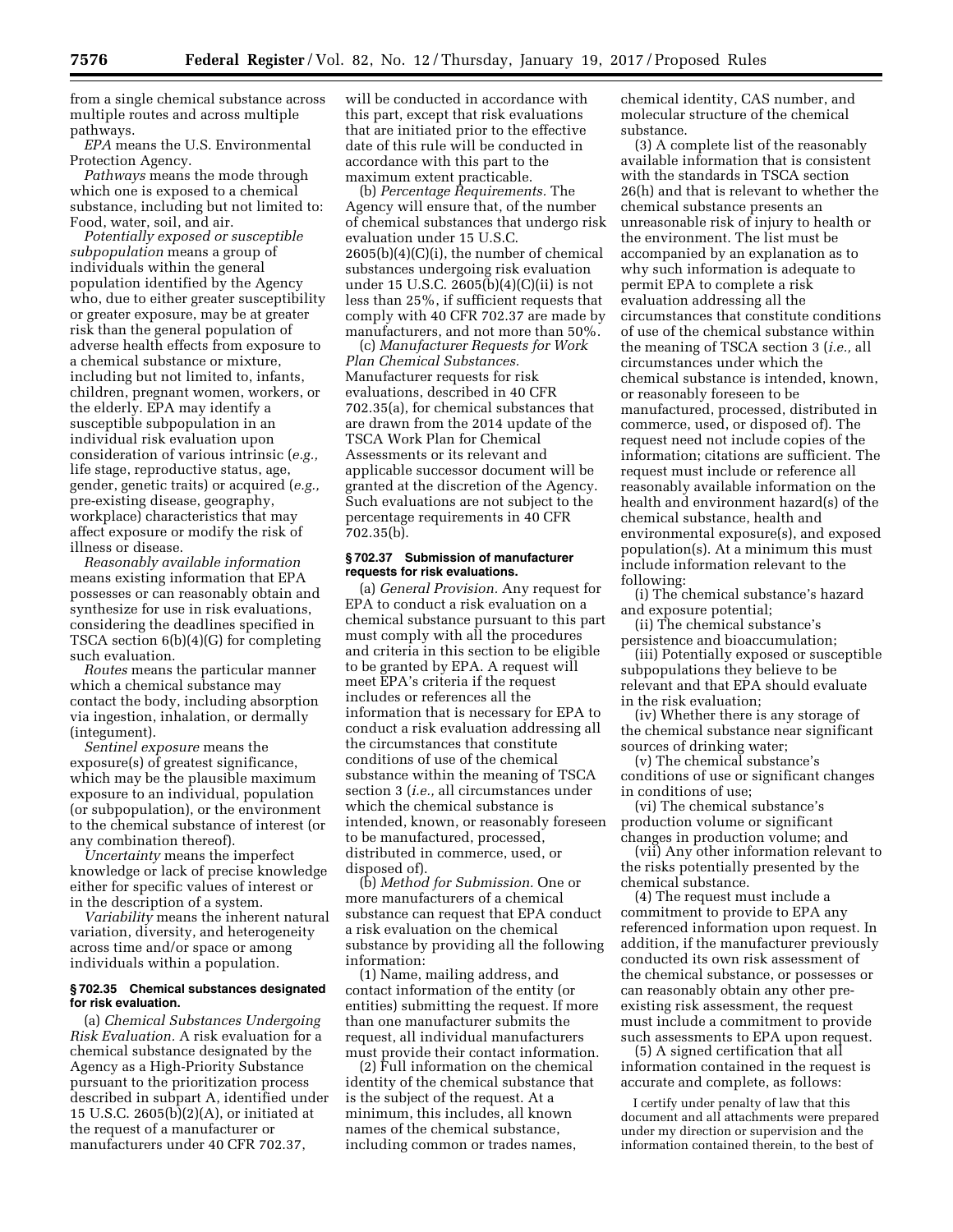my knowledge is, true, accurate, and complete and I have not withheld any relevant information. I am aware there are significant penalties for submitting incomplete, false and/or misleading information, including the possibility of fine and imprisonment for knowing violations.

(c) *Optional Elements.* A manufacturer may provide evidence to demonstrate that restrictions imposed by one or more States have the potential to have a significant impact on interstate commerce or health or the environment, and that as a consequence the request is entitled to preference pursuant to 15 U.S.C. 2605(b)(4)(E)(iii).

(d) *Confidential Business Information.*  (1) Persons submitting a request under this subpart are subject to EPA confidentiality regulations at 40 CFR part 2, subpart B.

(2) In submitting a claim of confidentiality, a person must certify the truth of the following statements concerning all information claimed as confidential:

I hereby certify to the best of my knowledge and belief that all information entered on this form is complete and accurate. I further certify that, pursuant to 15 U.S.C. 2613(c), for all claims for confidentiality made with this submission, all information submitted to substantiate such claims is true and correct, and that it is true and correct that

(i) My company has taken reasonable measures to protect the confidentiality of the information;

(ii) I have determined that the information is not required to be disclosed or otherwise made available to the public under any other Federal law;

(iii) I have a reasonable basis to conclude that disclosure of the information is likely to cause substantial harm to the competitive position of my company; and

(iv) I have a reasonable basis to believe that the information is not readily discoverable through reverse engineering.

(3) Each claim of confidentiality, other than a claim pertaining to information described in TSCA section 14(c)(2), must be accompanied by a substantiation in accordance with 40 CFR 2.204(e)(4).

(4) Manufacturers must supply a structurally descriptive generic name where specific chemical identity is claimed as CBI.

(5) Any knowing and willful misrepresentation is subject to criminal penalty pursuant to 18 U.S.C. 1001.

(e) *EPA Process for Evaluating Manufacturer Requests.* (1) *Review for completeness.* Upon receipt of the request, EPA will verify that the request is facially valid, *i.e.,* that information has been submitted that is consistent with the requirements in 40 CFR 702.37(b) through (d). EPA will inform

the submitting manufacturer(s) if EPA has determined that the request is incomplete and cannot be processed. Complete requests will be processed as described in this subpart.

(2) *Public notice and comment.*  Within 30 business days of receiving a request that EPA has determined to be valid under paragraph (e)(1) of this section, EPA will submit for publication the receipt of the request in the **Federal Register**, open a docket for that request and provide no less than a 30 calendar day public comment period, during which time the public may submit comments and information relevant to whether the chemical substance presents an unreasonable risk of injury to health or the environment under the conditions of use. In particular, comments identifying any information gaps in the request (*e.g.,* any conditions of use not identified in the request).

(3) *Supplementation of original request.* (i) At any time prior to the end of the comment period, manufacturer(s) may supplement the original request with any new information it receives/ obtains.

(ii) At any point prior to the completion of a risk evaluation conducted on a chemical substance at the request of a manufacturer(s), manufacturer(s) are required to supplement the original request upon receipt of information that meets the criteria in 15 U.S.C. 2607(e) and 40 CFR 702.37, or other information that has the potential to change EPA's evaluation of the risk of the chemical substance. Such information must be submitted within 30 calendar days of discovery.

(4) *EPA determination.* Within 9 months of the end of the comment period provided in paragraph (e)(2) of this section, EPA will review the request along with any additional information received during the comment period to determine whether the request meets the criteria and requirements of 40 CFR 702.37. EPA will notify the submitting manufacturer(s) of its determination.

(i) *Request is lacking required information.* (A) The manufacturer(s) have 60 calendar days from receipt of EPA's determination to submit any additional information identified as lacking in the notification.

(B) Failure to submit the additional information will be considered to be a withdrawal of the request to initiate a risk evaluation on the named chemical substance.

(C) Notwithstanding any such withdrawal, manufacturer(s) may submit a subsequent request on the same chemical substance.

(ii) *Compliant request.* EPA will initiate a risk evaluation for all requests

for non-TSCA Work Plan Chemicals that meet the criteria in this subpart, until EPA determines that the number of manufacturer-requested chemical substances undergoing risk evaluation is equal to 25% of the High-Priority Substances identified in subpart A as undergoing risk evaluation. Once that level has been reached, EPA will initiate one new manufacturer-requested risk evaluation for each manufacturerrequested risk evaluation completed, as needed to ensure that the number of manufacturer-requested risk evaluations is equal to at least 25% of the High-Priority substances risk evaluation.

(5) *Preferences.* In conformance with 40 CFR 702.35(c), in evaluating requests for TSCA Work Plan Chemicals and requests for non-TSCA Work Plan chemicals in excess of the 25% threshold in paragraph (e)(4)(ii) of this section, EPA will give preference to requests for risk evaluations on chemical substances:

(i) That demonstrate that restrictions imposed by one or more States have the potential to have a significant impact on interstate commerce, health or the environment.

(ii) EPA will also give preference to requests where EPA has determined there are relatively high estimates of hazard and/or exposure for the chemical substance.

(iii) Any other factor EPA determines to be relevant.

(6) *Conditions of use considered.* EPA will conduct the risk evaluation on all of the conditions of use of a chemical substance undergoing risk evaluation at the request of a manufacturer, as determined through the scoping process outlined in 40 CFR 702.39(c).

(7) *No preferential treatment.* EPA will not expedite or otherwise provide special treatment to a risk evaluation conducted as a result of a manufacturer request.

(f) *Fees.* Manufacturers must pay fees to support risk evaluations under 15 U.S.C. 2605(b)(4)(C)(ii).

# **§ 702.39 Evaluation Requirements and Peer Review Procedures.**

(a) *Considerations.* (1) Each risk evaluation will include the following components: a Scope, including a Conceptual Model and an Analysis Plan; a Hazard Assessment; an Exposure Assessment; a Risk Characterization; and a Risk Determination.

(2) Existing EPA guidance, where available and relevant, will be used in conducting the risk evaluation. In addition, other scientifically relevant methods or guidance may be used in a risk evaluation.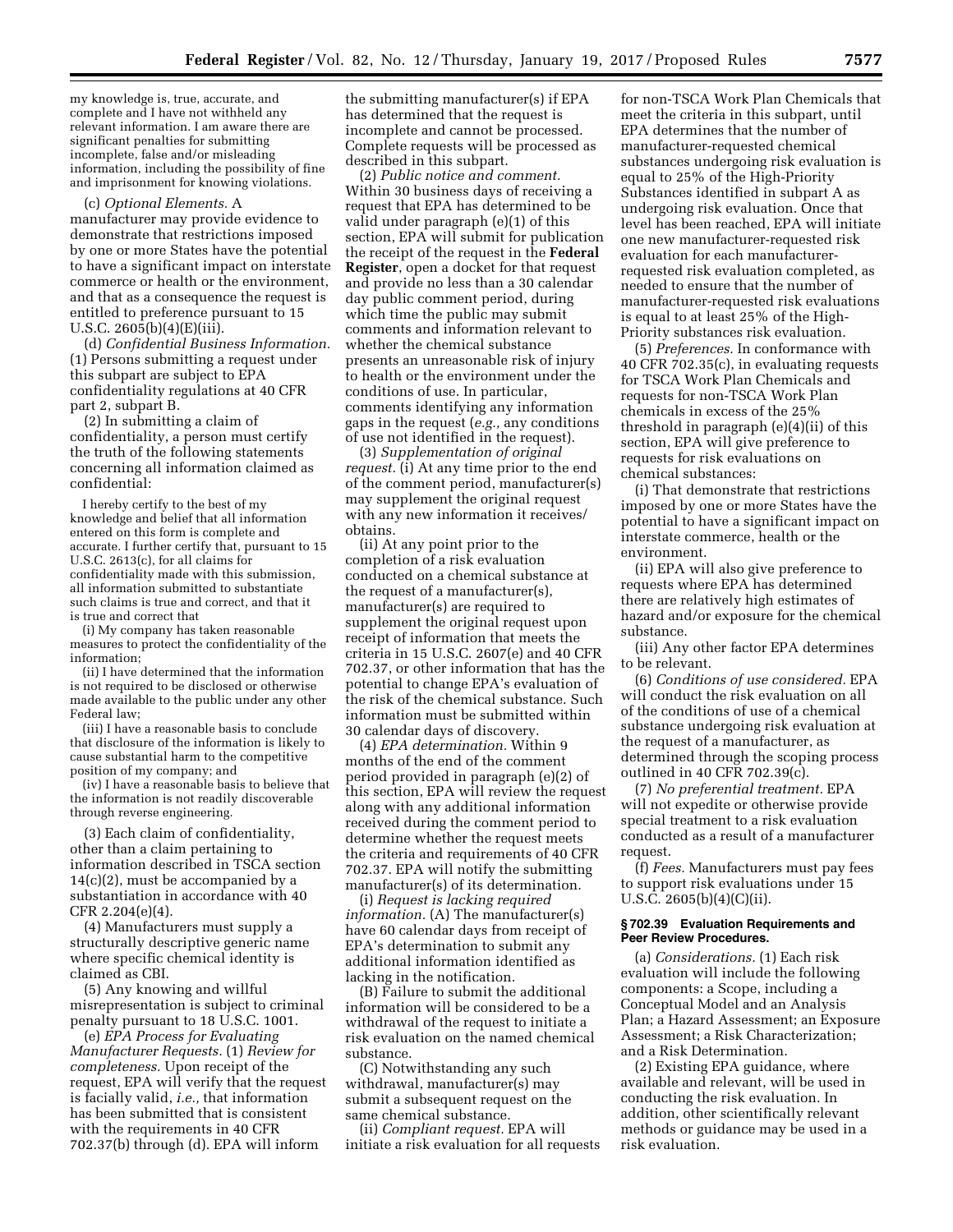(3) Where appropriate, a risk evaluation may be conducted on a category of chemical substances. EPA will determine whether to conduct an evaluation on a category of chemical substances, and the composition of the category based on the considerations listed in 15 U.S.C. 2625(c). In addition to the factors specifically enumerated in that provision, EPA may consider the hazards and exposures associated with the category of chemical substances, and the populations likely to be exposed.

(4) EPA will ensure that all supporting analyses and components of the risk evaluation are suitable for their intended purpose, and well-tailored to the problems and decision at hand, in order to inform the development of a technically sound determination as to whether a chemical substance presents an unreasonable risk of injury to health or the environment, based on the weight of the scientific evidence.

(5) The extent to which EPA will refine its evaluations for particular conditions of use in any risk evaluation will vary as necessary to determine whether a chemical substance presents an unreasonable risk of injury to health or the environment. To the extent a determination as to the level of risk presented by a condition of use can be made, for example, by the use of accepted science policies (*e.g.,* defaults assumptions or uncertainty factors), and models or screening methodologies, EPA may determine that no further information or analysis is needed to complete its risk evaluation of the use(s).

(6) EPA may conduct a risk evaluation on a chemical substance in phases to allow the Agency to proceed with risk management on particular conditions of use. For example, EPA may determine that a chemical substance presents an unreasonable risk of injury to health or the environment under one or more conditions of use, and address such unreasonable risk through rulemaking under TSCA section 6(a), while other conditions of use remain under evaluation. In all cases in which EPA conducts its risk evaluations in phases, EPA will nevertheless complete a full risk evaluation of the chemical substance for all of the conditions of use identified through the scoping process in 40 CFR 702.39(c) within the time frame in 40 CFR 702.43(d).

(7) In evaluating chemical substances that are metals or metal compounds, EPA will use the *Framework for Metals Assessment of the Office of the Science Advisor, Risk Assessment Forum* dated March 2007, or a successor document that addresses metal risk assessment

and is peer reviewed by the Science Advisory Board.

(b) *Information and information sources.* (1) EPA will base each risk evaluation on reasonably available information.

(2) EPA generally expects to initiate a risk evaluation for a chemical substance only when EPA believes that all or most of the information necessary to perform the risk evaluation already exists and is reasonably available. EPA expects to use its authorities under the Act, and other information gathering authorities, when necessary to generate the information needed to perform a risk evaluation for a chemical substance before initiating the risk evaluation for such substance. EPA will use such authorities on a caseby-case basis during the performance of a risk evaluation to obtain or generate information as needed to ensure that EPA has adequate, reasonably available information to perform the evaluation.

(3) Among other sources of information, the Agency will consider information and advice provided by the Science Advisory Committee on Chemicals established pursuant to 15 U.S.C. 2625.

(4) In conducting risk evaluations, EPA will rely on an appropriate combination of information, accepted science policies (*e.g.,* defaults and uncertainty factors), models and screening methodologies. The balance of information, accepted science policies models, and screening methodologies used in risk evaluation will be informed by the deadlines specified in TSCA section 6(b)(4)(G) for completing such evaluations. It will also be informed by consideration of the extent to which additional information would reduce the uncertainty in determining whether a chemical substance presents an unreasonable risk of injury to health or the environment.

(5) Where appropriate, to the extent practicable, and scientifically justified, EPA will use information generated without the use of testing on vertebrates in performing risk evaluation.

(c) *Scope of the risk evaluation.* EPA will determine the scope of the risk evaluation to be conducted for each chemical substance based on all of the following:

(1) EP $\bar{A}$  will identify those uses that constitute the conditions of use that will be assessed during the risk evaluation. Those uses shall be all circumstances under which the Agency determines that the chemical substance is intended, known, or reasonably foreseen to be manufactured, processed, distributed in commerce, used, or disposed of.

(2) When determining the scope, EPA will identify the exposed individuals

and populations, including any potentially exposed or susceptible subpopulations as identified by the Agency that EPA plans to evaluate; the ecological characteristics that EPA plans to evaluate; and the hazards to health and the environment that EPA plans to evaluate.

(3) The combination of reasonably available information, accepted science policies (*e.g.,* defaults and uncertainty factors), models, and screening methodologies that EPA plans to use in the risk evaluation will be documented.

(4) *Conceptual model.* (i) The scope documents will include a Conceptual Model that describes actual or predicted relationships between the chemical substance and human and environmental receptors.

(ii) The Conceptual Model will identify human and ecological health endpoints the EPA plans to evaluate for the exposure scenarios EPA plans to evaluate.

(iii) Conceptual Model development will consider the life cycle of the chemical substance, including manufacture, processing, distribution in commerce, storage, use, and disposal.

(5) *Analysis plan.* (i) The scope documents will include an analysis plan that identifies the approaches, methods, and/or metrics that the EPA plans to use to assess exposures, effects, and risk, including associated uncertainty and variability for each risk evaluation. The analysis plan will also identify the strategy for using information, accepted science policies, models, and screening methodologies.

(ii) Hypotheses about the relationships described in the conceptual model will be described. The relative strengths of (any) competing hypotheses will be evaluated to determine the appropriate risk assessment approaches.

(6) *Developing the Scope.* (i) *Draft scope.* For each risk evaluation to be conducted EPA will publish a document in the **Federal Register** that specifies the draft scope of the risk evaluation the Agency plans to conduct. The document will address the elements in paragraphs  $(c)(1)$  through  $(5)$  of this section.

(ii) *Timeframes.* EPA generally expects to publish the draft scope no later than 3 months from the initiation of the risk evaluation process for the chemical substance, and to allow a period of 30 calendar days during which interested persons may submit comment on EPA's draft risk evaluation scope. EPA will open a docket to facilitate receipt of public comments.

(iii) *Public comments.* All comments that could be raised on the matters addressed and issues presented in the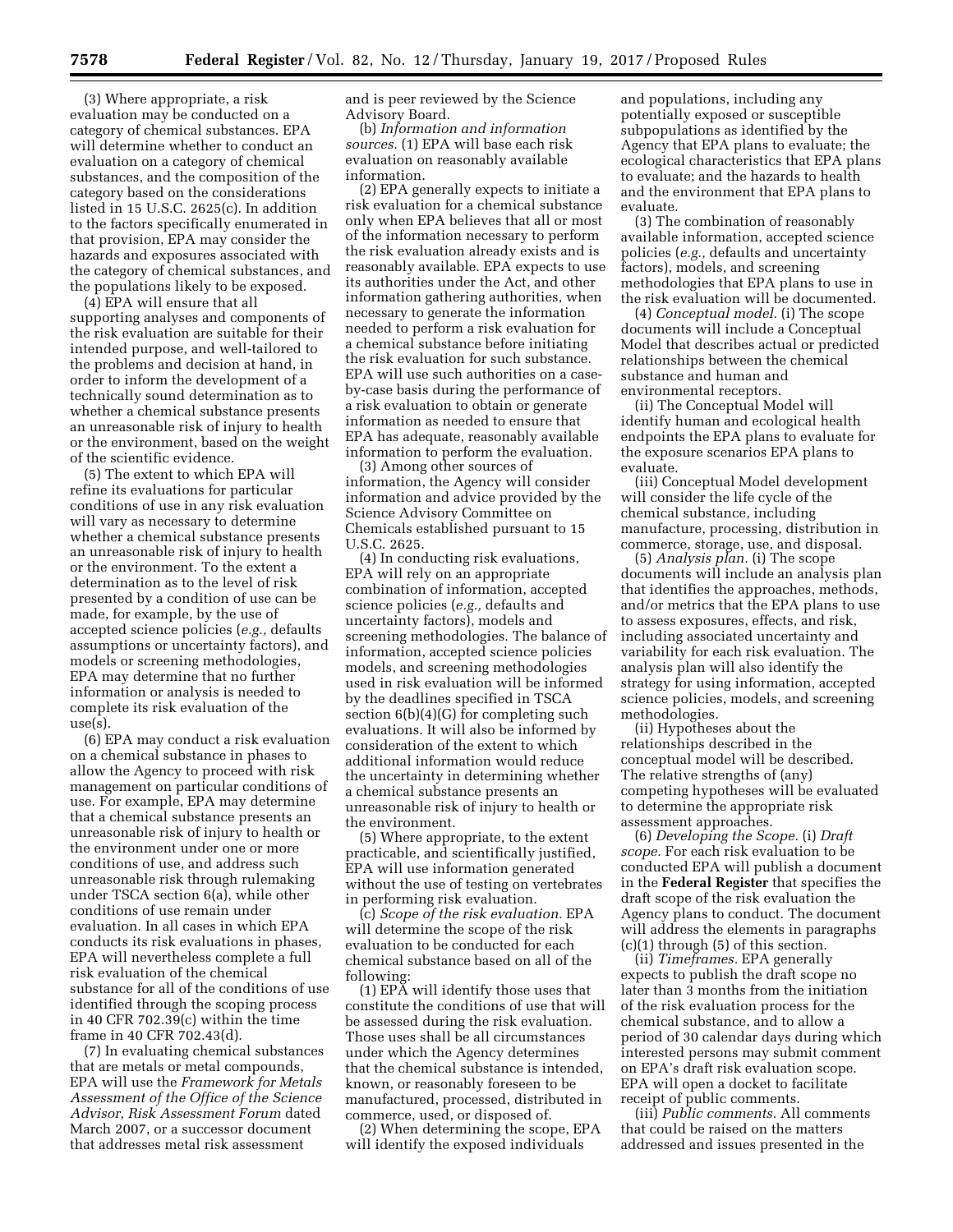published risk evaluation scope document must be presented during this comment period. Any issues not raised at this time will be considered to have been waived, and may not form the basis for an objection or challenge in any subsequent administrative or judicial proceeding.

(iv) *Final scope.* (A) The Agency will, no later than 6 months after the initiation of a risk evaluation, publish a document in the **Federal Register** that specifies the final scope of the risk evaluation the Agency plans to conduct. The document shall address the elements in paragraphs (c)(1) through (5) of this section.

(B) For a chemical substance designated as a High-Priority Substance under 40 CFR part 702 subpart A, EPA will not publish the final scope of the risk evaluation until at least 12 months have elapsed from the initiation of the prioritization process for the chemical substance.

(d) *Hazard assessment.* (1) The hazard information relevant to the chemical substance will be evaluated using endpoints identified in the final scope document published pursuant to paragraph (c)(6)(iv) of this section, for the identified exposure scenarios, including any identified potentially exposed or susceptible subpopulation(s).

(2) The hazard assessment process will identify the types of hazards to health or the environment posed by the chemical substance. This process includes the identification, evaluation, and synthesis of information to describe the potential health effects of the chemical substance.

(3) Based on the final scope document published pursuant to paragraph (c)(6)(iv) of this section, potential human and environmental hazard endpoints will be evaluated, including, as appropriate; acute, subchronic, and chronic effects during various stages of reproduction or life stage.

(4) The relationship between the dose of the chemical substance and the occurrence of human and environmental health effects or outcomes will be evaluated.

(5) Studies evaluated may include, but would not be limited to: Human epidemiological studies, in vivo and/or in vitro laboratory studies, mechanistic or kinetic studies in a variety of test systems, including but not limited to toxicokinetics and toxicodynamics, computational toxicology, data from structure-activity relationships, highthroughput assays, genomic response assays, and ecological field data.

(6) Hazard identification will include an evaluation of the strengths and

limitations of the reasonably available information.

(7) *Human health hazard assessment.*  The hazard assessment will consider all potentially exposed and susceptible subpopulation(s) determined to be relevant, as identified in the final scope document published pursuant to paragraph (c)(6)(iv) of this section. Reasonably available information used to characterize risk to susceptible subpopulation(s) may include, but may not be limited to:

(i) Population-based epidemiology studies that identify risk factors and susceptible subpopulations;

(ii) Information related to geographic location of subpopulations;

(iii) Models that represent health effects of relevant subpopulations; and

(iv) Any other relevant, scientifically valid information, methodology, or extrapolation.

(8) *Environmental health hazard assessment.* The relationship between the chemical substance and the occurrence of an ecological hazard elicited will be evaluated using reasonably available information including but not limited to: Field or laboratory measurements, modeling strategies, extrapolations or incident data.

(e) *Exposure assessment.* (1) Where relevant, the likely duration, intensity, frequency, and number of exposures under the conditions of use will be considered.

(2) For the conditions of use, exposures will be evaluated using reasonably available information.

(3) Chemical-specific factors including, but not limited to: Physicalchemical properties and environmental fate parameters will be examined.

(4) *Human health exposure assessment.* The exposure assessment will consider all potentially exposed and susceptible subpopulation(s) determined to be relevant, as identified in the final scope document published pursuant to paragraph (c)(6)(iv) of this section. Reasonably available information used to characterize exposure to susceptible subpopulation(s) may include:

(i) Population-based epidemiology studies that identify risk factors and susceptible subpopulations;

(ii) Information related to geographic location of subpopulations;

(iii) Models that represent exposure or health effects of relevant subpopulations; and

(iv) Any other relevant, scientifically valid information or methodology.

(5) *Environmental health exposure assessment.* (i) The environmental health exposure assessment will

characterize and evaluate the interaction of the chemical substance with the ecological characteristics identified in the final scope document published pursuant to paragraph (c)(6)(iv) of this section.

(ii) Exposures considered will include individuals as well as communities, depending on the chemical substance and the ecological characteristic involved.

### **§ 702.41 Risk characterization and peer review procedures.**

(a) *Risk Characterization Considerations.* EPA will: (1) Integrate the hazard and exposure assessments into quantitative and/or qualitative estimates of risk for the identified populations (including any potentially exposed or susceptible subpopulation(s) identified in the final scope document published pursuant to 40 CFR  $703.39(c)(6)(iv)$  and ecological characteristics for the conditions of use; and

(2) Describe whether aggregate or sentinel exposures under the conditions of use were considered and the basis for that consideration.

(b) The Risk Characterization will summarize, as applicable, the considerations addressed throughout the evaluation components, in carrying out the obligations under 15 U.S.C. 2625(h). This summary will include, as appropriate, a discussion of:

(1) *Considerations regarding uncertainty and variability.* Information about uncertainty and variability in each step of the risk evaluation (*e.g.,* use of default assumptions, scenarios, choice of models and information used for quantitative analysis) will be integrated into an overall characterization and/or analysis of the impact of the uncertainty and variability on estimated risks. EPA may describe the uncertainty using a qualitative assessment of the overall strength and limitations of the data used in the assessment.

(2) *Considerations of data quality.* A discussion of issues associated with data quality (*e.g.,* reliability, relevance, and whether methods employed to generate the information are reasonable for and consistent with the intended use of the information), as well as assumptions used, will be included to the extent necessary. EPA also expects to include a discussion of the extent of independent verification or peer review of the information or of the procedures, measures, methods, protocols, methodologies, or models used in the risk evaluation.

(3) *Considerations of alternative interpretations.* If appropriate and